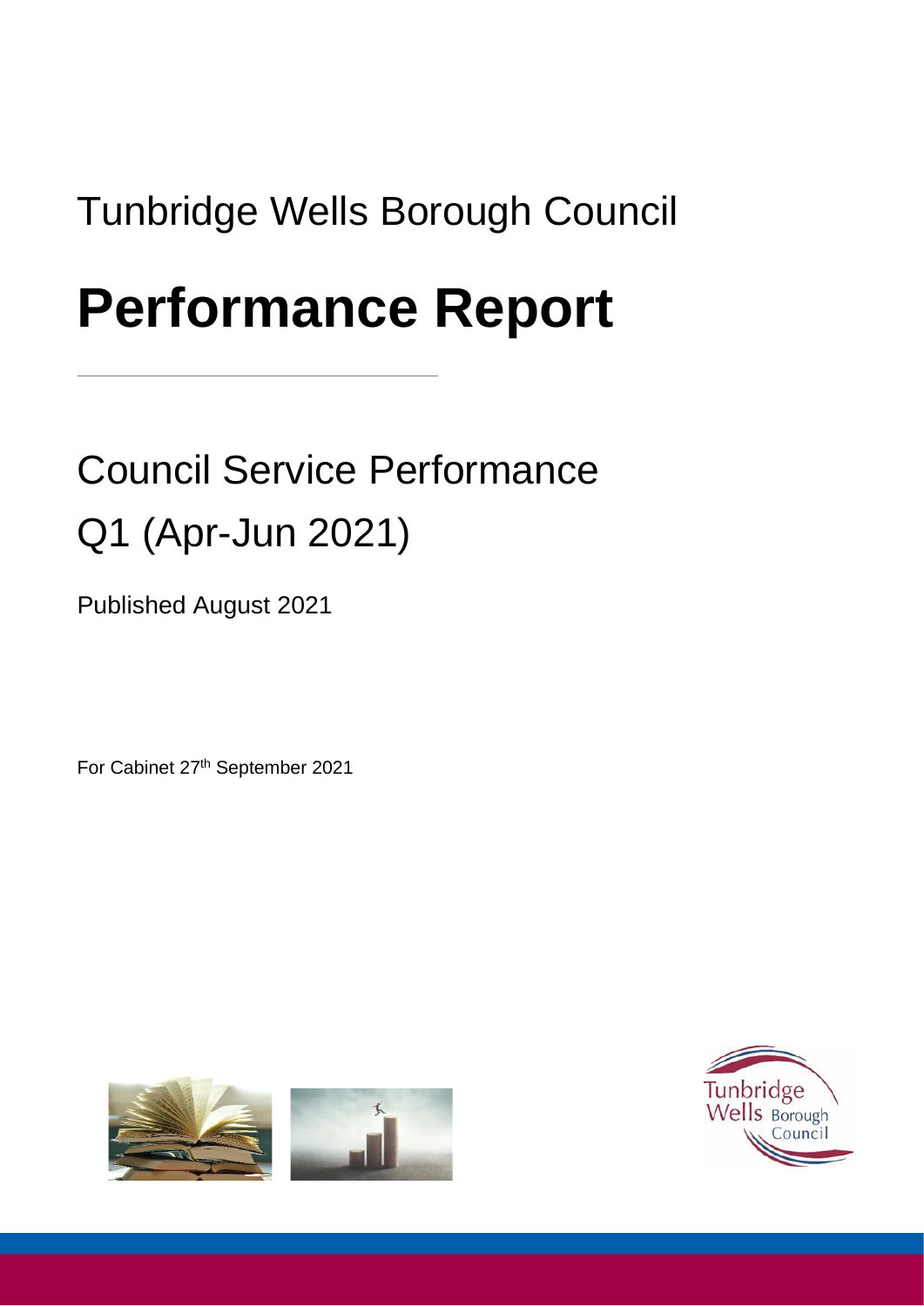# **Indicator Results**

## **Community Safety Unit**

## **All Crimes per 1,000 Population**

The outturn for this indicator is 64.4 for this quarter, which is higher than the previous quarter at 62.3, but is lower than the same quarter last year.



#### *Performing or Underperforming Target*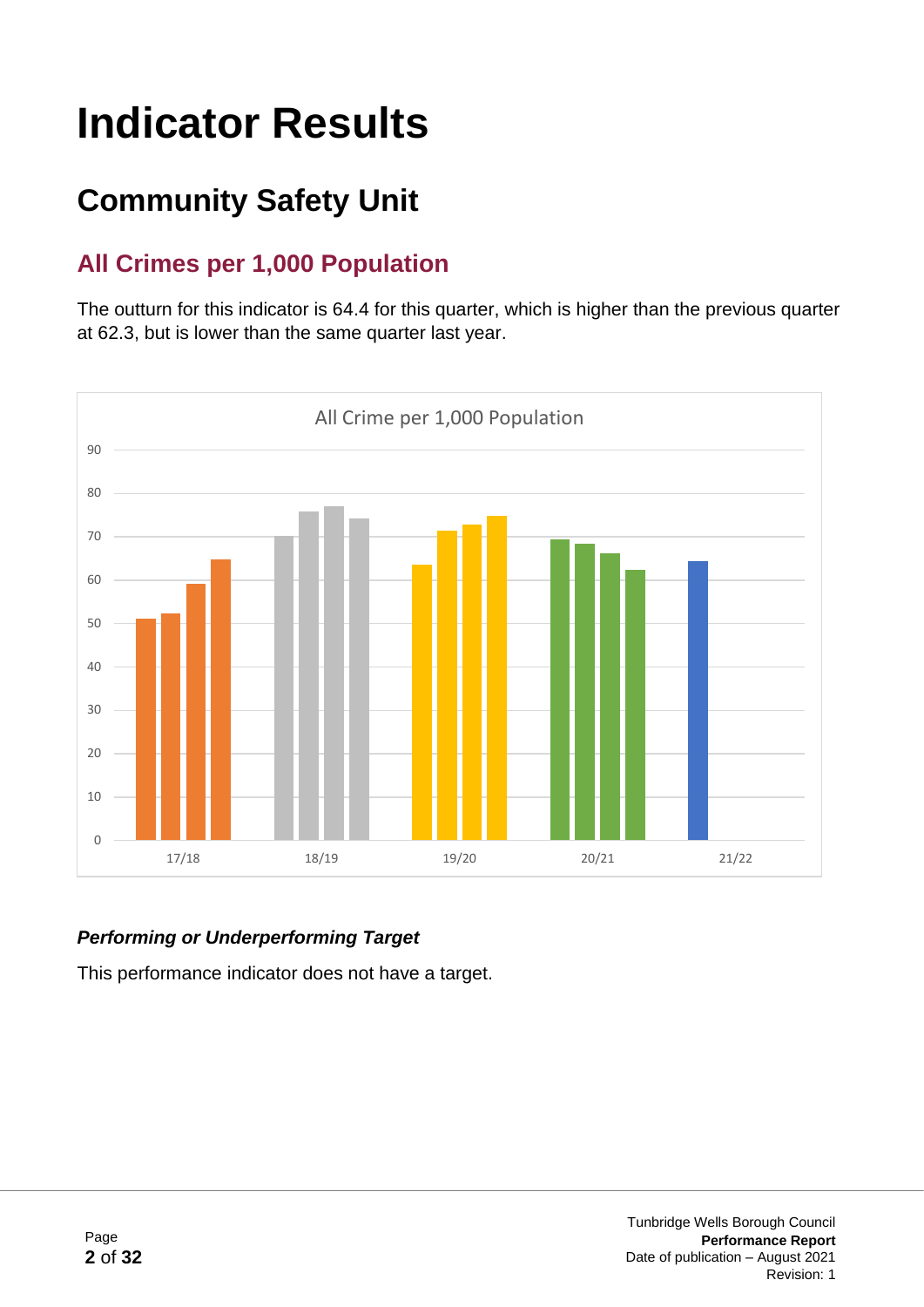## **Number of Police Recorded Incidents of Anti-Social Behaviour**

The outturn for this indicator is 2,012 for this quarter, which is lower than the previous quarter at 2,476.



#### *Performing or Underperforming Target*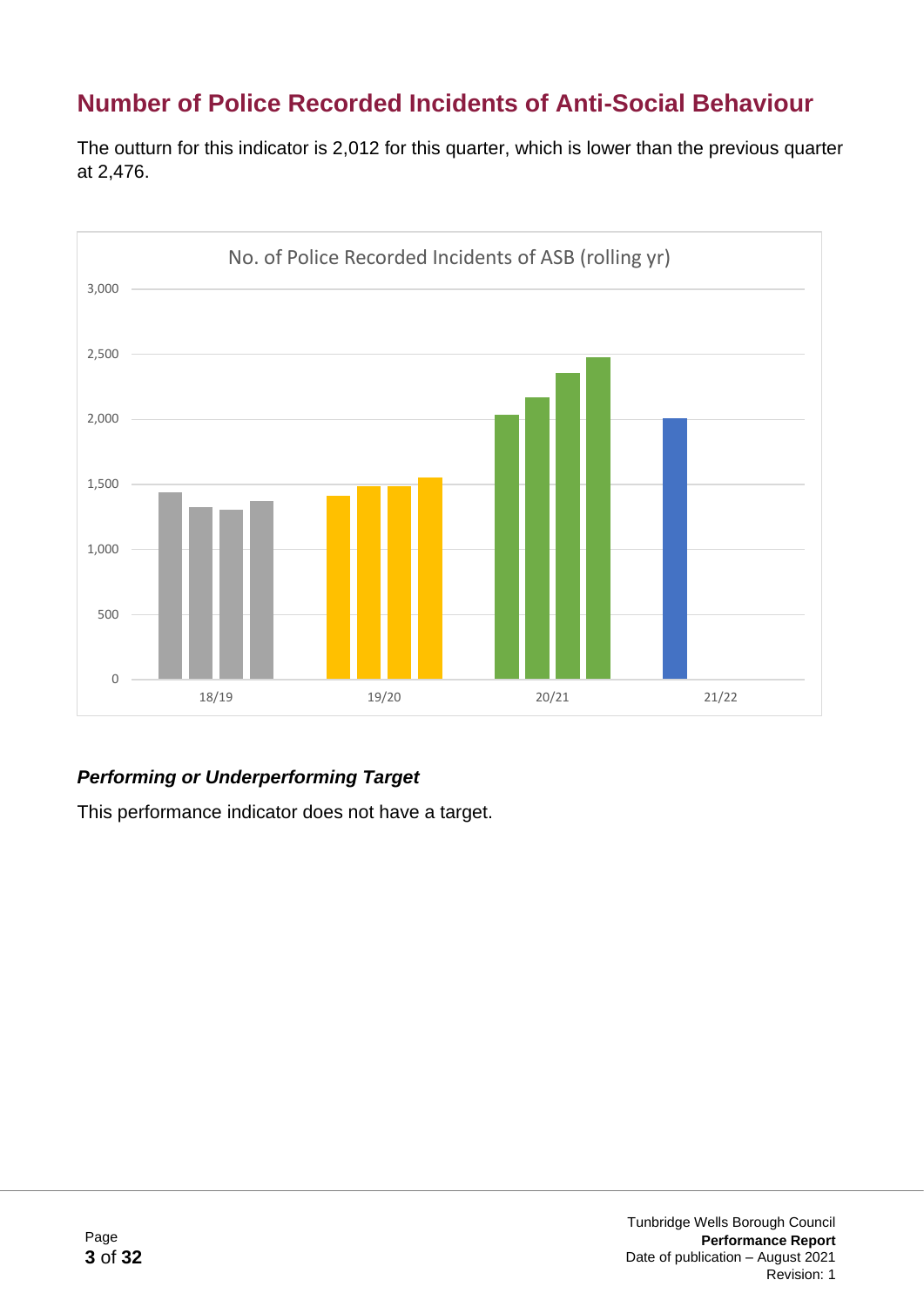## **Number of 'Violence Against the Person' Crimes**

The outturn for this indicator is 3,496 for this quarter, which is higher than the previous quarter at 3,326.



#### *Performing or Underperforming Target*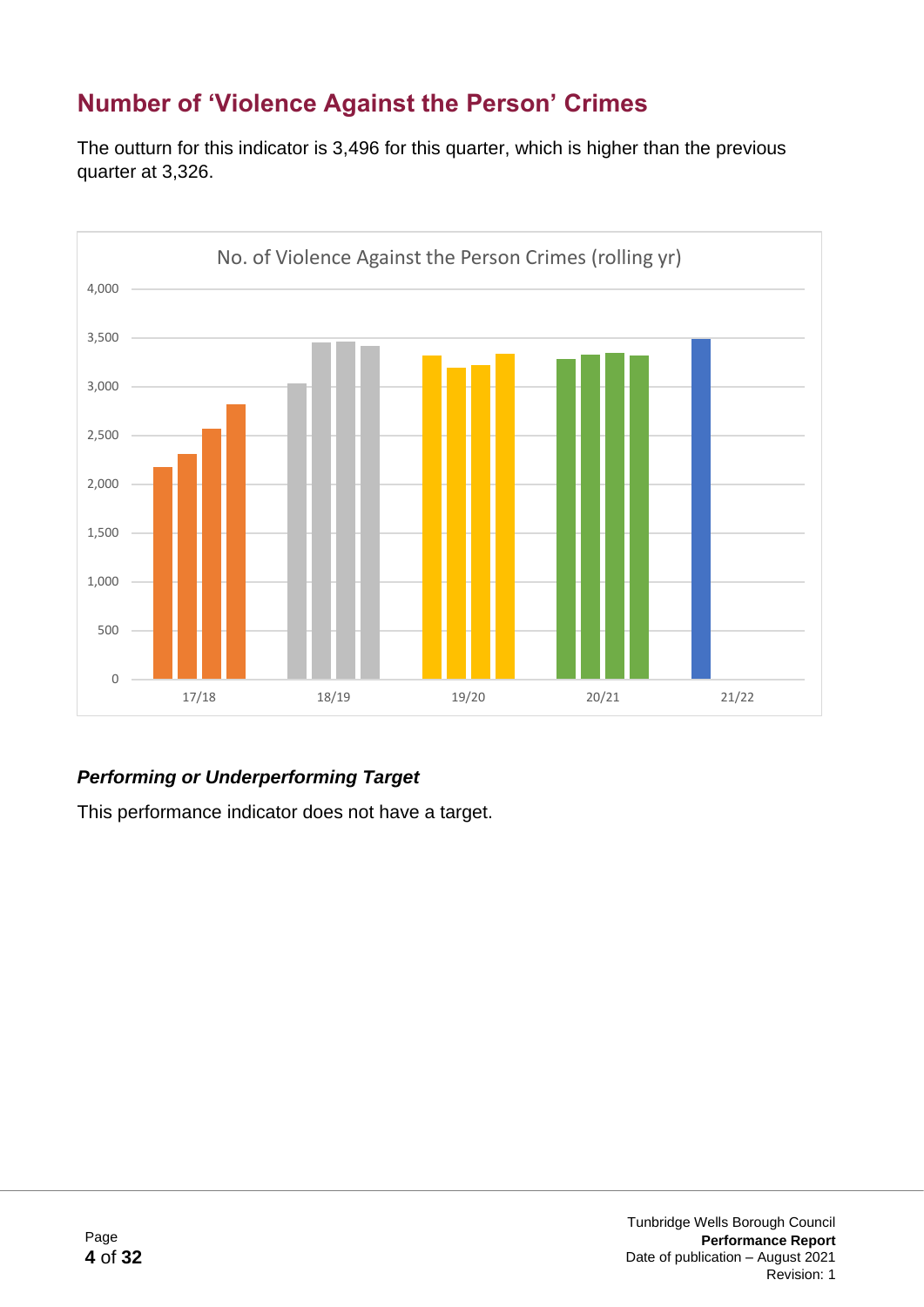## **Number of Residential Burglary Offences**

The outturn for this indicator is 275 for this quarter, which is higher than the previous quarter at 265.



#### *Performing or Underperforming Target*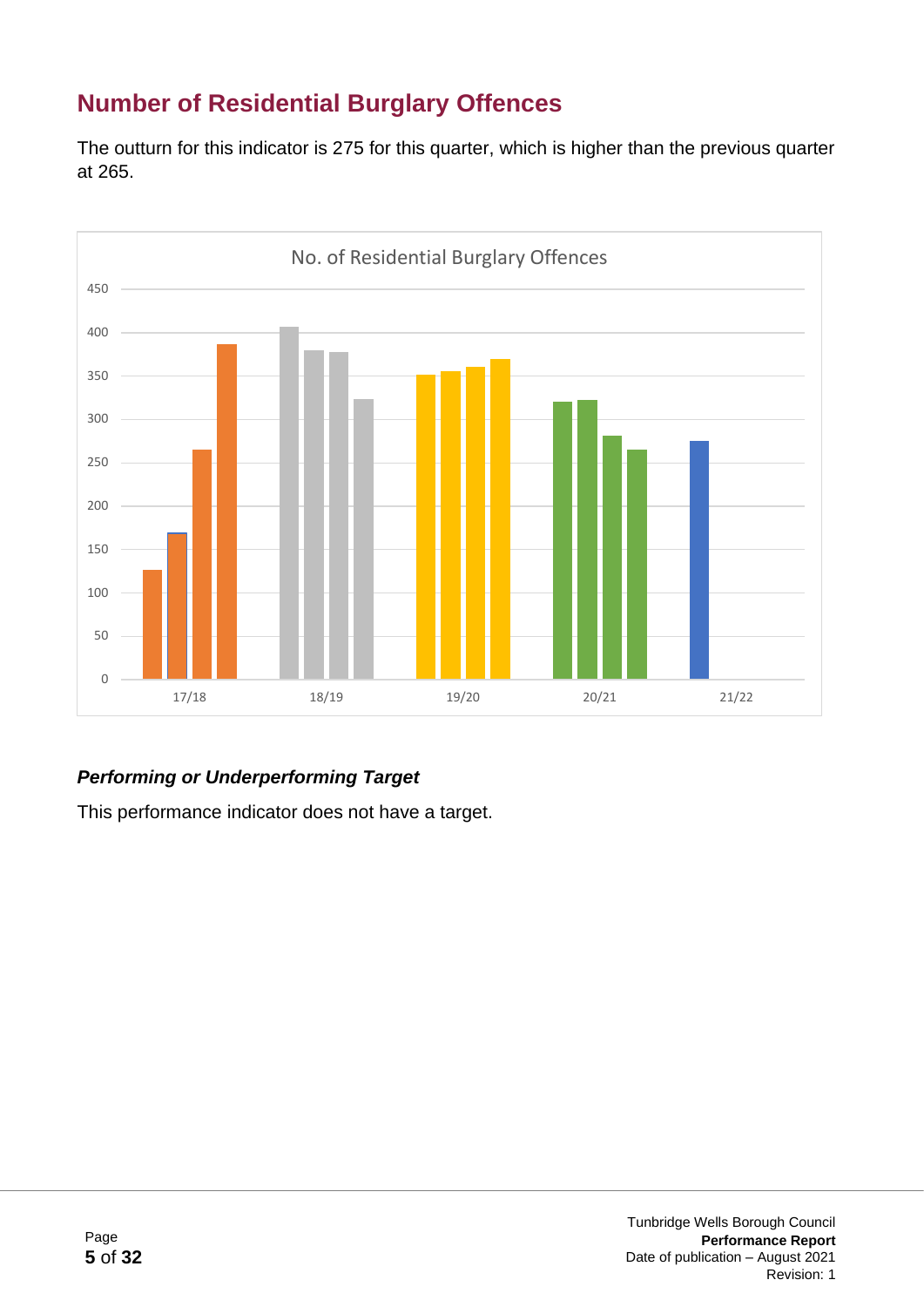## **Housing**

## **Number of Households in Temporary Accommodation**



The outturn for this indicator is 105 for this quarter, which is higher than the previous quarter at 95.

#### *Performing or Underperforming Target*

The target for this performance indicator is 70 or below, which means the indicator is:

## *Underperforming*

NOTE: Moving people on to more stable accommodation continues to be challenging due to the difficulties in securing privately rented accommodation and the continuing impact of Covid-19.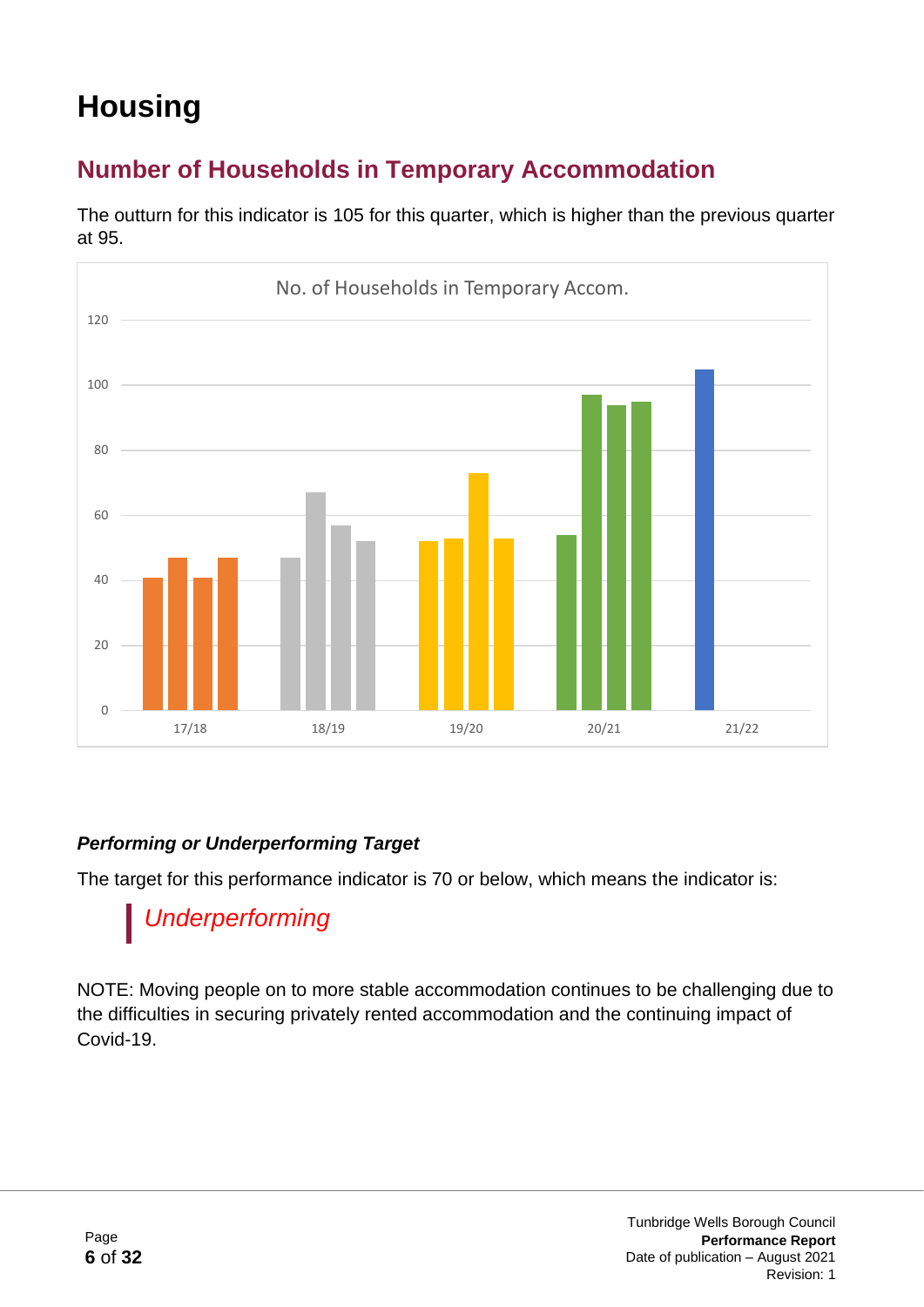## **Number of Homelessness Acceptances**

The outturn for this indicator is 16 for this quarter, which is lower than the previous quarter at 20.



#### *Performing or Underperforming Target*

The target for this performance indicator is 18 or below, which means the indicator is:

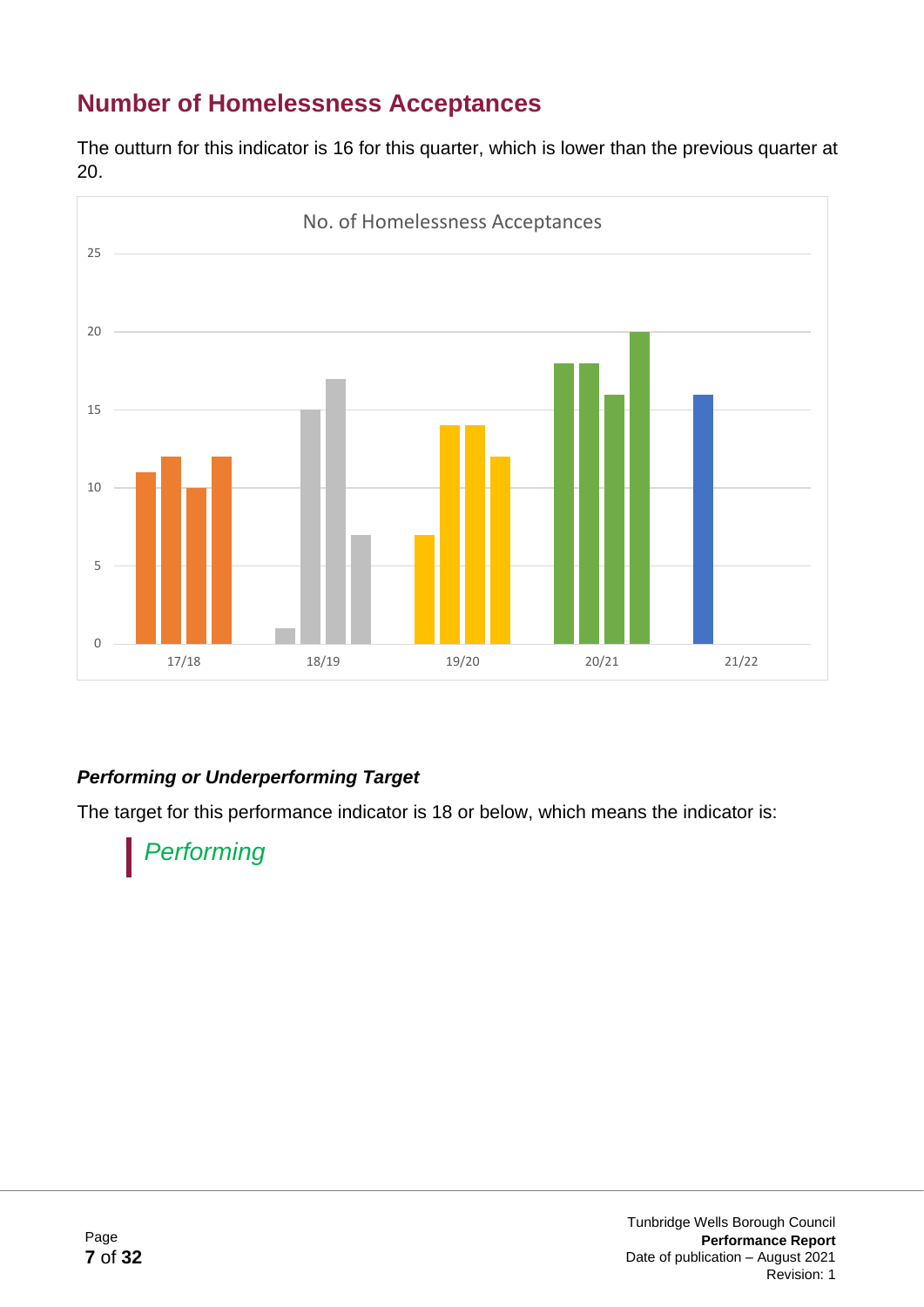### **Number of People Approaching the Council for Assistance and/or Advice**



The outturn for this indicator is 295 for this quarter, which is lower than the previous quarter at 314.

#### *Performing or Underperforming Target*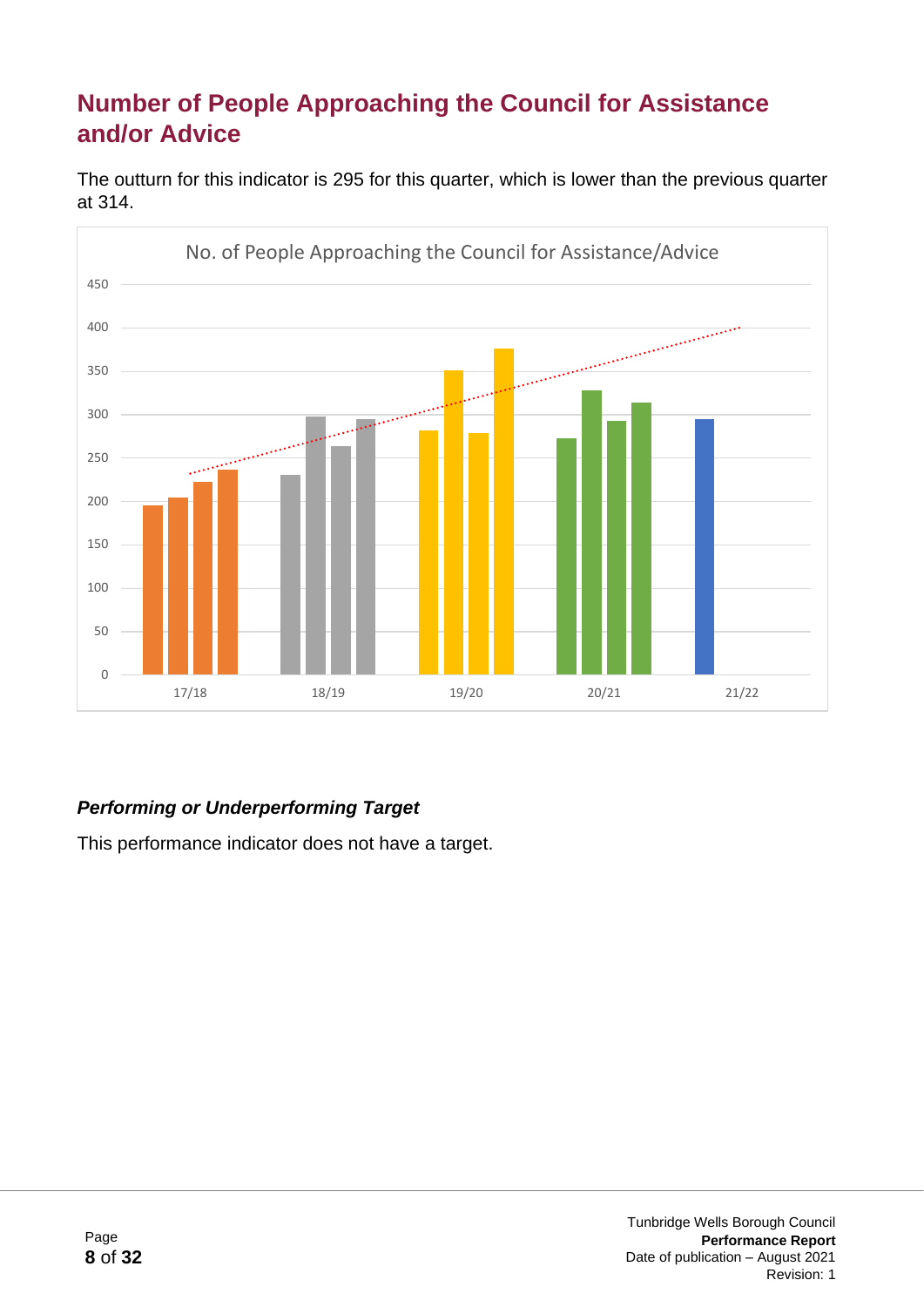## **Number of Homeless Preventions**

The outturn for this indicator is 10 for this quarter, which is lower than the previous quarter at 14.



#### *Performing or Underperforming Target*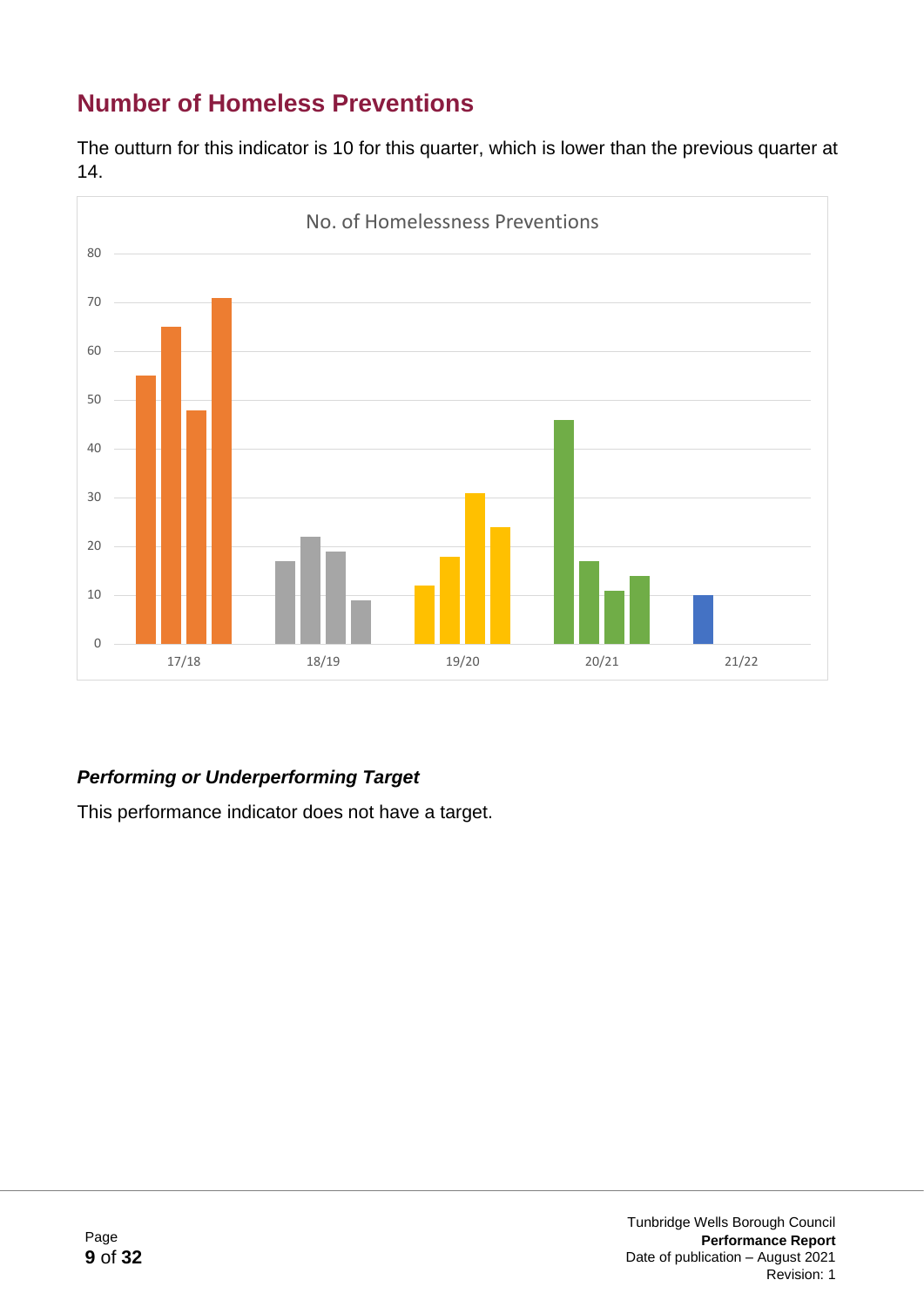## **Health**

## **Number of People Engaged in Healthy Living Services**

0 20 40 60 80 100 120 140 17/18 18/19 19/20 20/21 21/22 No. of Individuals enrolled and seen by One You Advisors

The outturn for this indicator is 60 for this quarter, which is higher than the previous quarter at 54.

#### *Performing or Underperforming Target*

The target for this performance indicator is 52.5 or above, which means the indicator is:

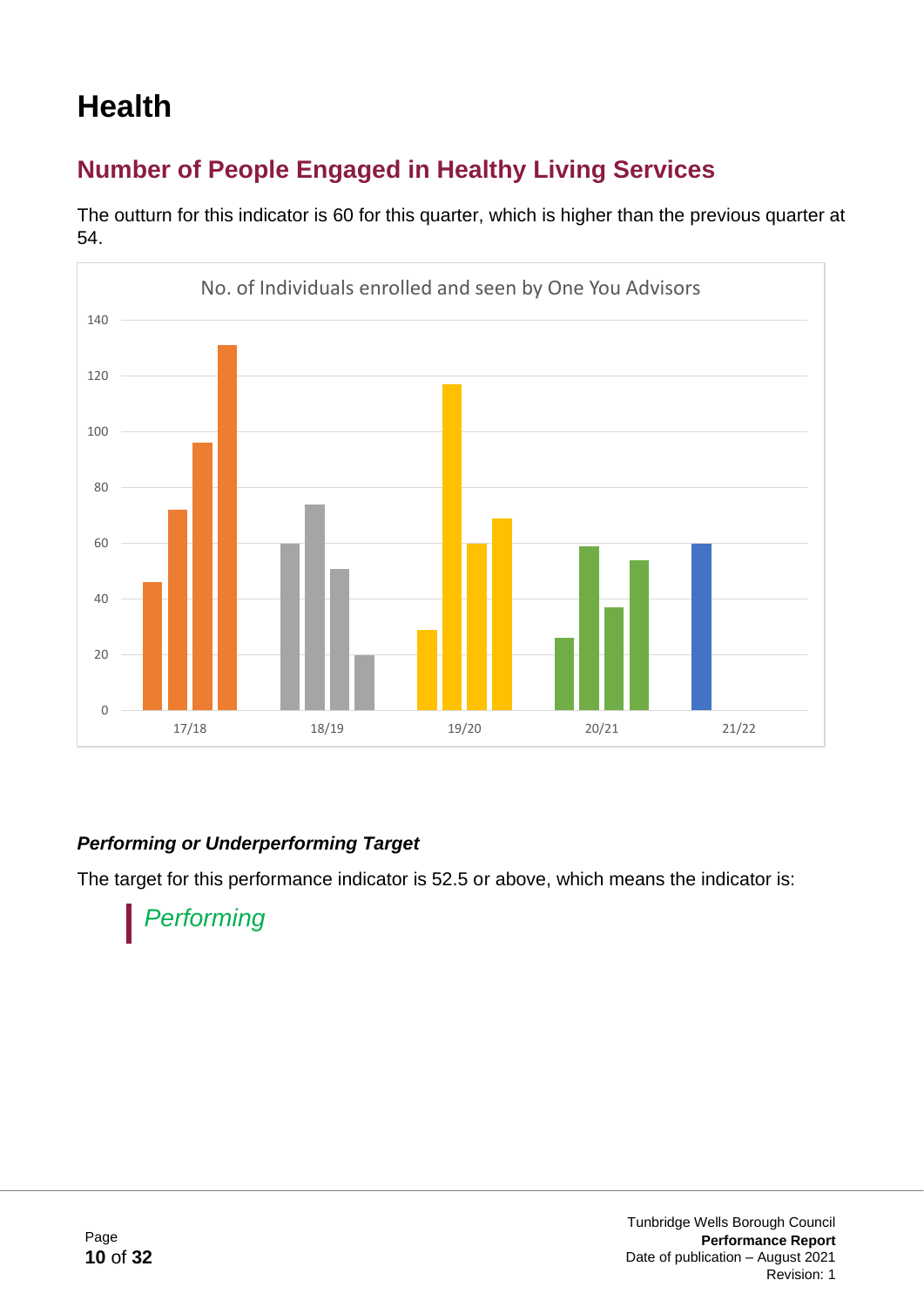## **Environment**

### **Percentage of Household Waste for Reuse, Recycling and Composting**

#### **Data for this indicator is assessed on the previous quarter's data.**

The outturn for this indicator is 46.85% for quarter **four**, which is lower than the previous quarter at 52%.



#### *Performing or Underperforming Target*

The target for this performance indicator is 48% or above, which means the indicator is:

## *Performing*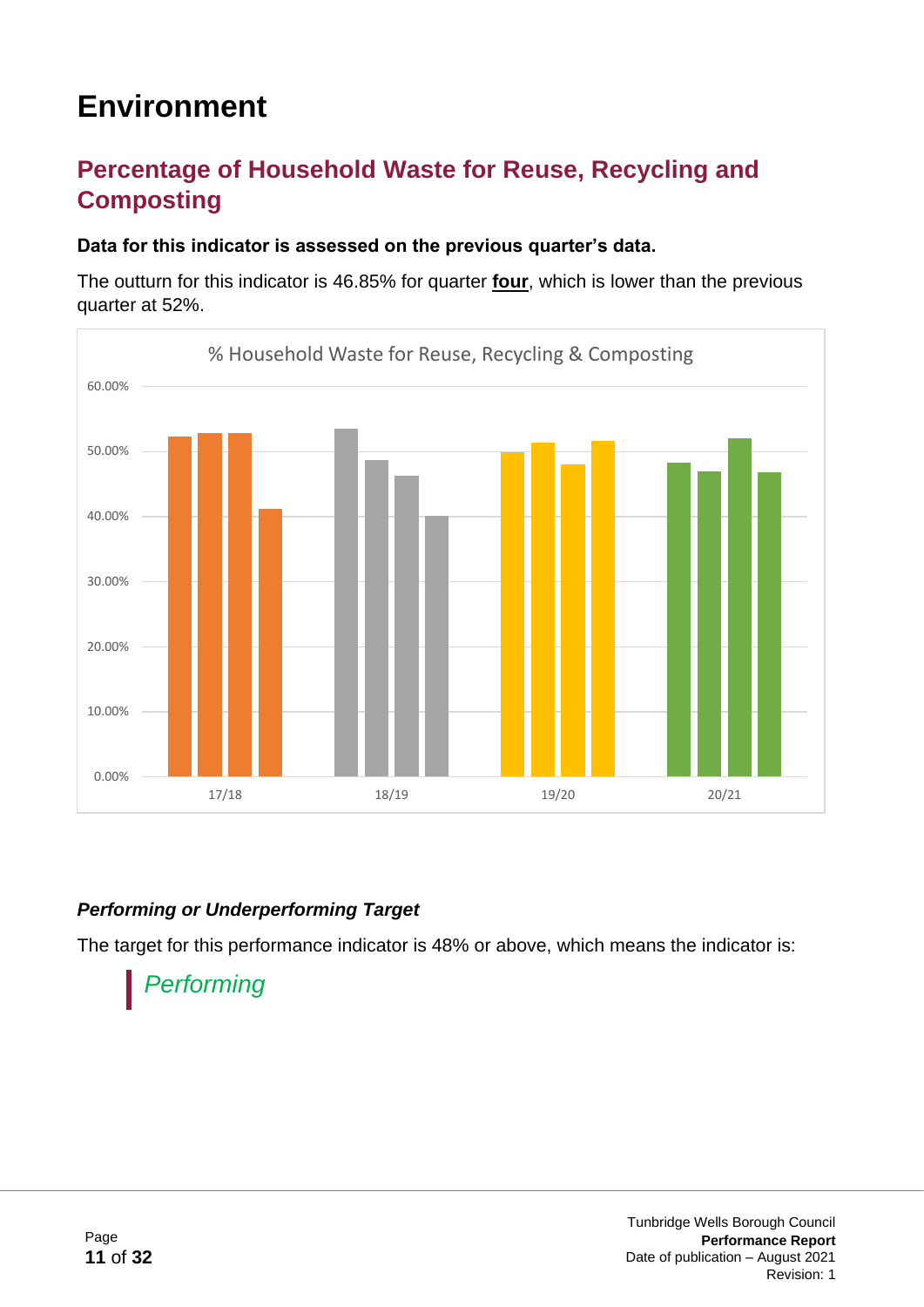## **Kilograms of Residual Waste Collected per Household**

#### **Data for this indicator is assessed on the previous quarter's data.**

The outturn for this indicator is 113 for quarter four, which is higher than the previous quarter at 107.



#### *Performing or Underperforming Target*

The target for this performance indicator is 127 or below, which means the indicator is:

## *Performing*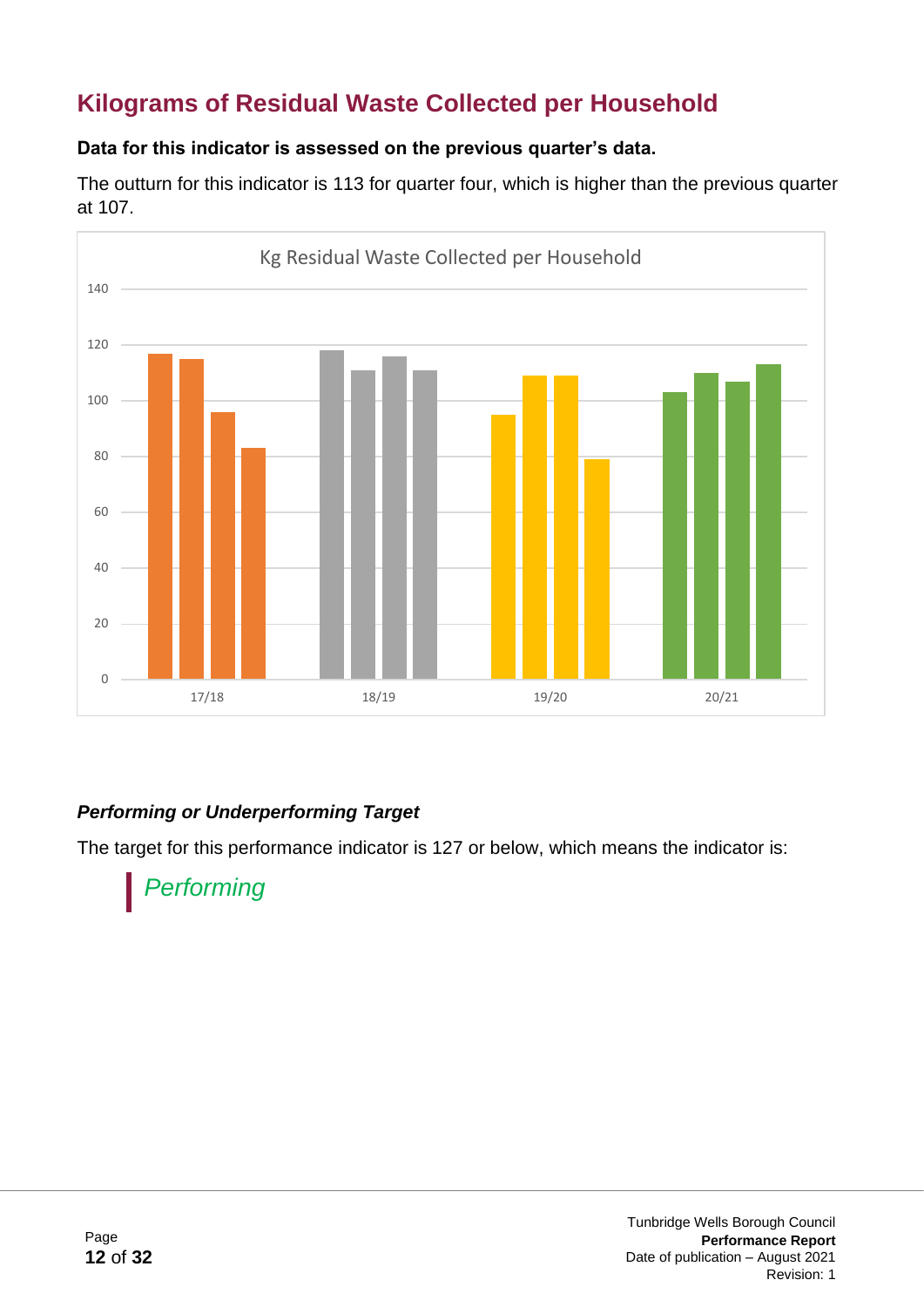## **Working Days Lost Due to Sickness**

The outturn for this indicator is 1.13 for this quarter, which is higher than the previous quarter at 1.08.



#### *Performing or Underperforming Target*

The target for this performance indicator is 1.375 or below, which means the indicator is:

## *Performing*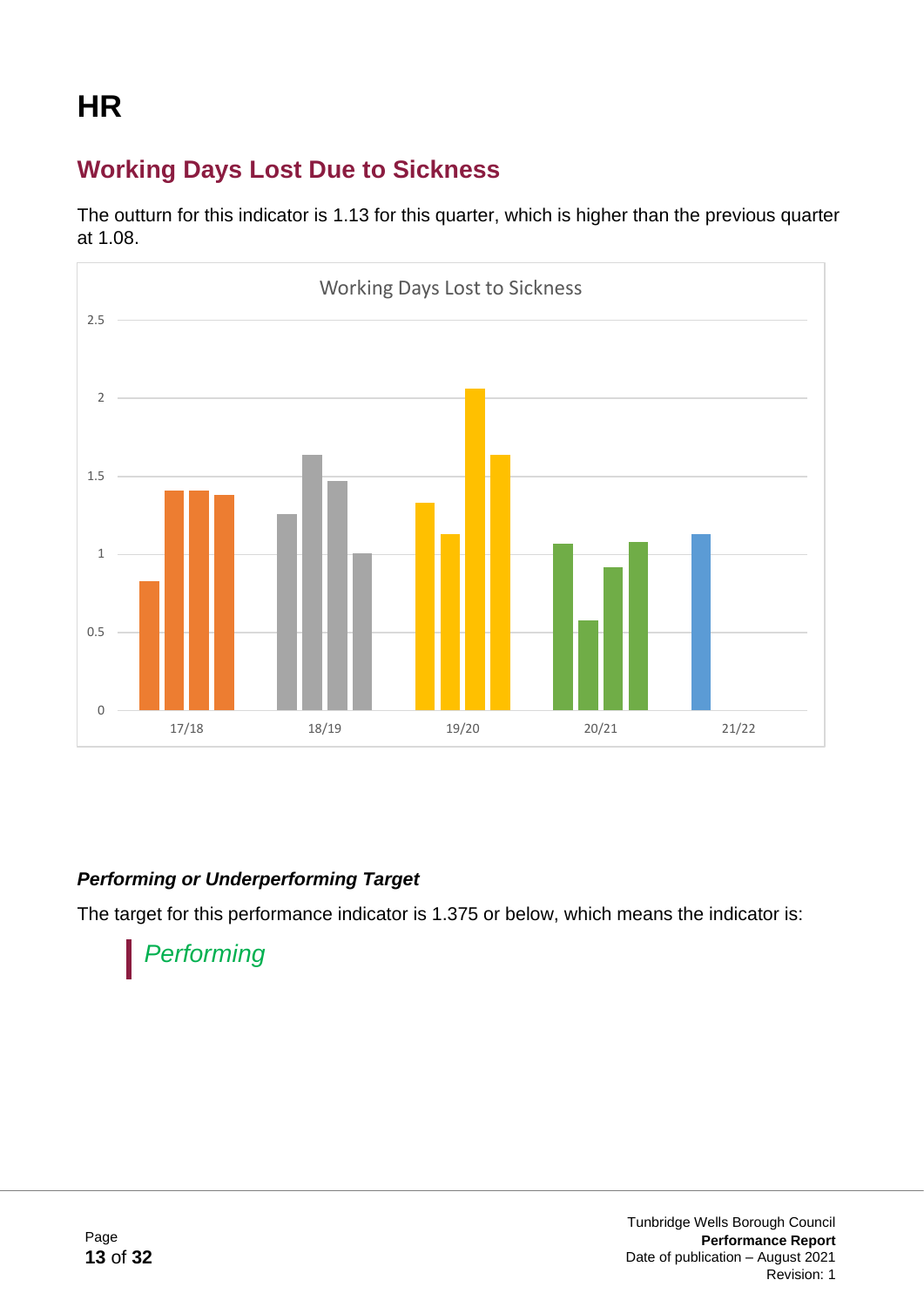## **Economic Development**

## **Number of Tourist Information Centre Counter Enquiries**

The outturn for this indicator is 1,877 for this quarter, which is higher than the previous quarter at 0.



#### *Performing or Underperforming Target*

The target for this performance indicator is 6,500 or above, which means the indicator is:

## *Under Performing*

Note: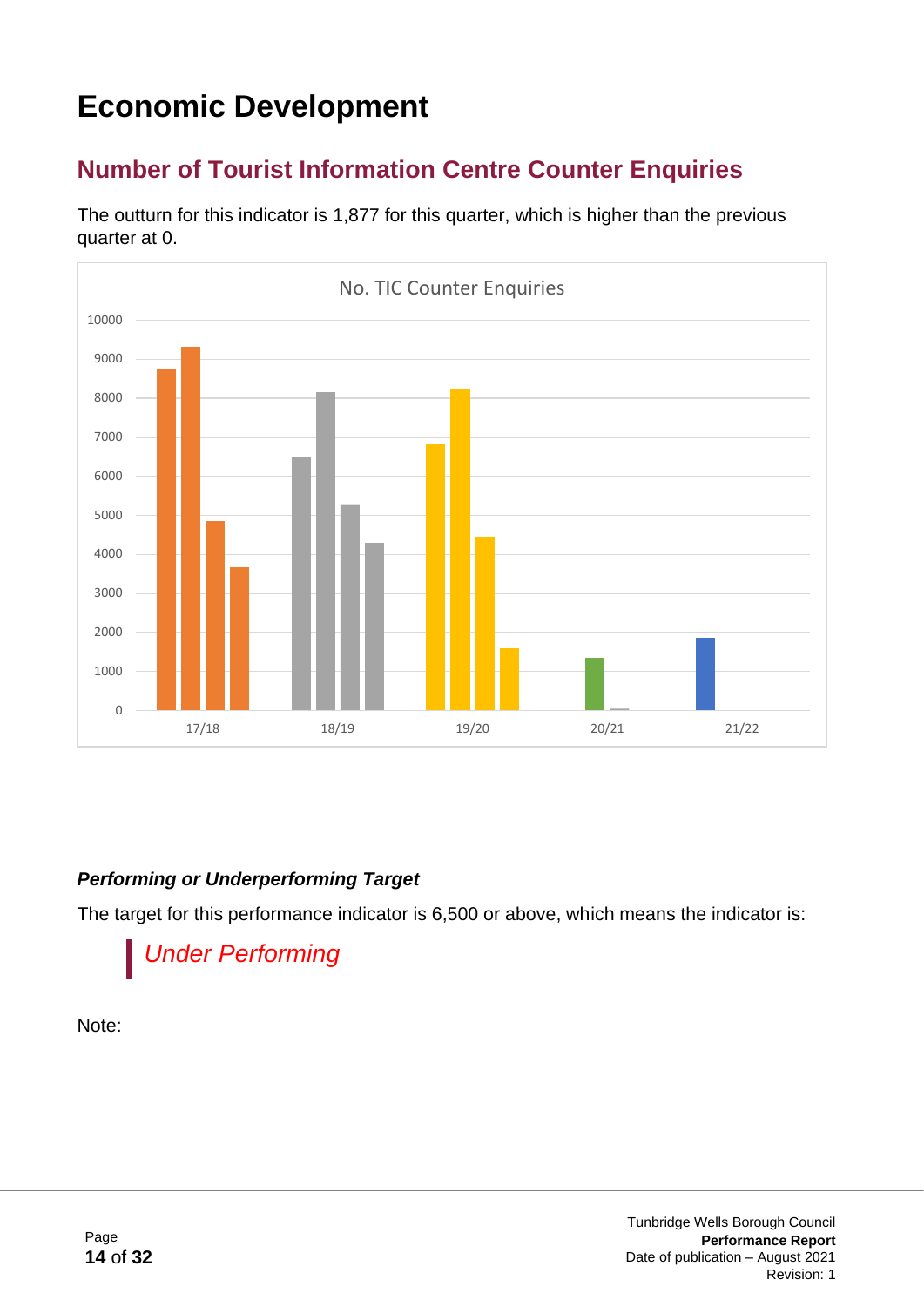## **Number of Customers Advised Remotely by Tourist Information Centre**



The outturn for this indicator is 1,218 for this quarter, which is higher than the previous quarter at 0.

#### *Performing or Underperforming Target*

The target for this performance indicator is 3,300 or above, which means the indicator is:



Note: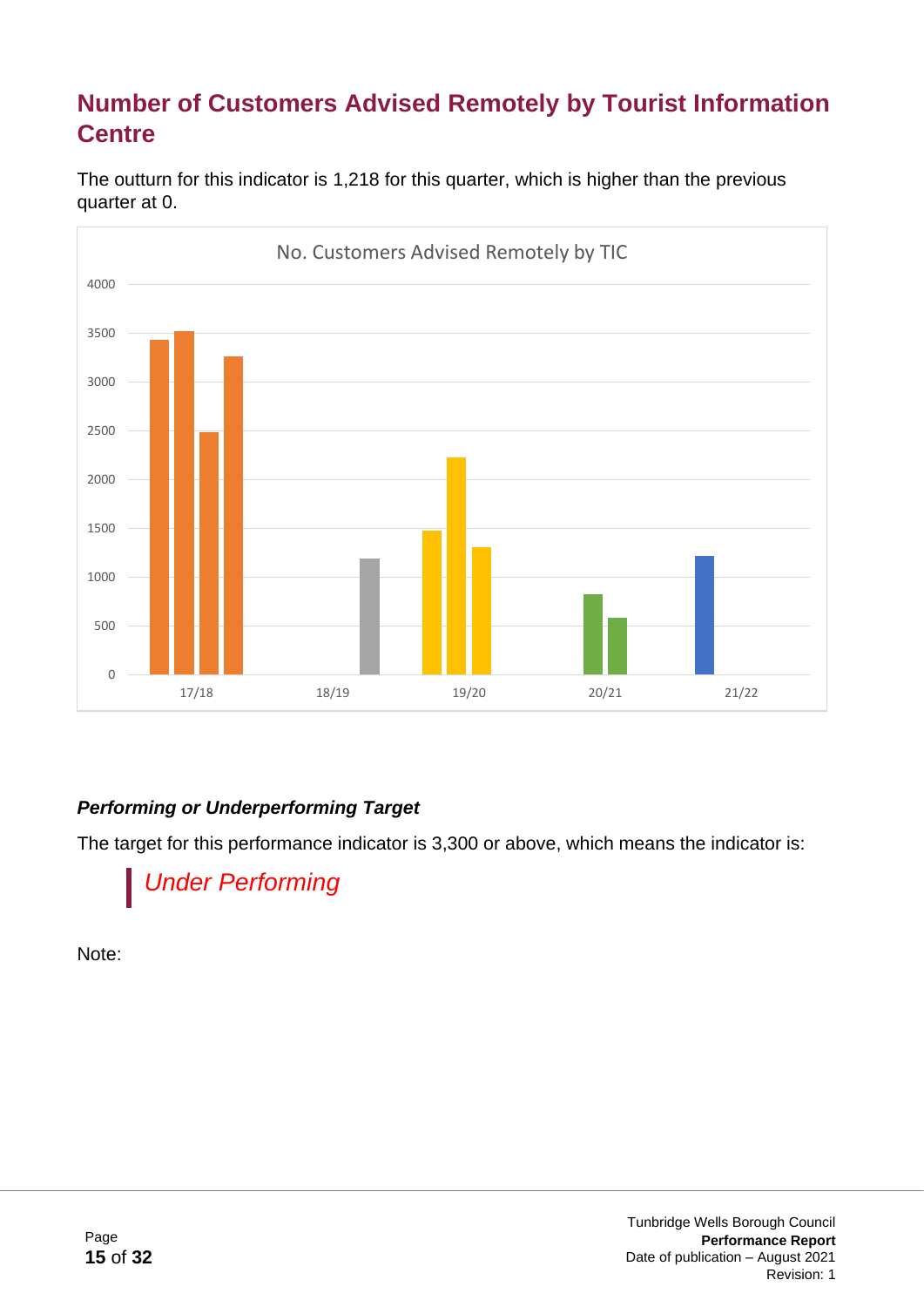### **Number of Businesses Contacting Economic Development Team for Advice**

The outturn for this indicator is 1,519 for this quarter, which is lower than the previous quarter at 2,340.



#### *Performing or Underperforming Target*

The target for this performance indicator is 30 or above, which means the indicator is:

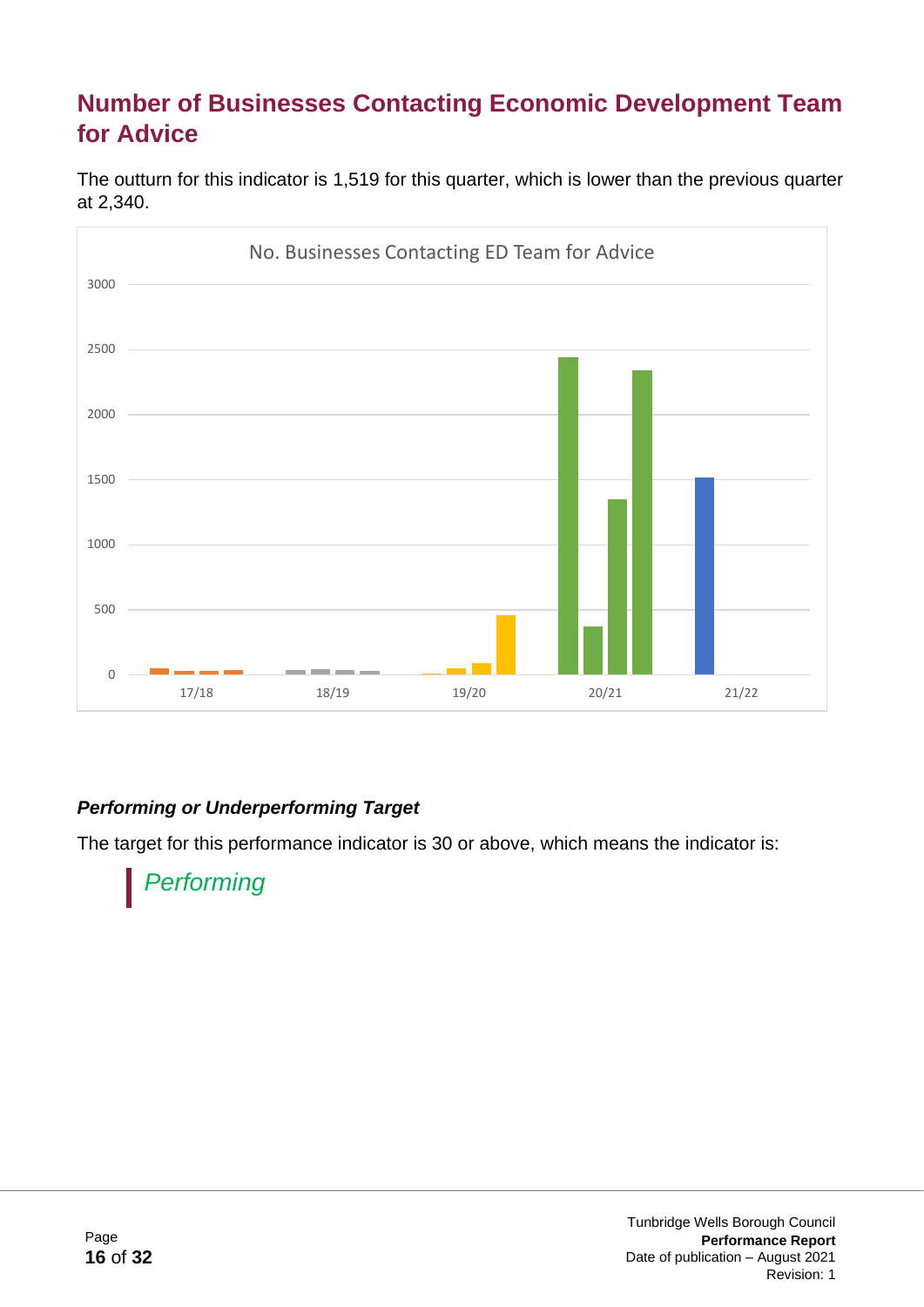## **Finance**

## **Percentage of Invoices Paid on Time**

The outturn for this indicator is 100% for this quarter, which is the same as the previous quarter at 100%.



#### *Performing or Underperforming Target*

The target for this performance indicator is 99.8% or above, which means the indicator is:

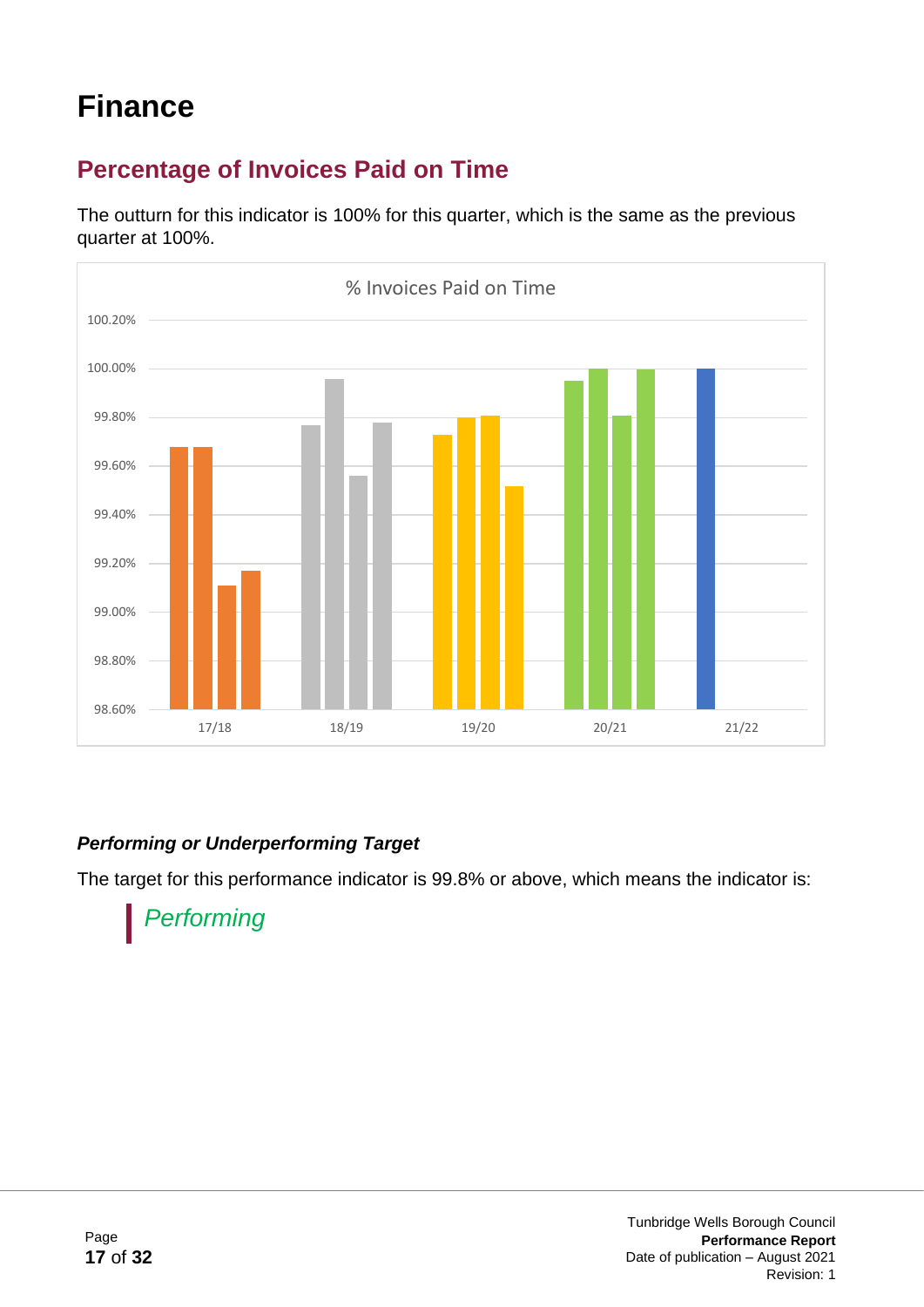### **Percentage of Self-Service Transactions and Payments as a Proportion of Total Transactions**

The outturn for this indicator is 99.10% for this quarter, which is higher than the previous quarter at 98.28%.



#### *Performing or Underperforming Target*

The target for this performance indicator is 94% or above, which means the indicator is:

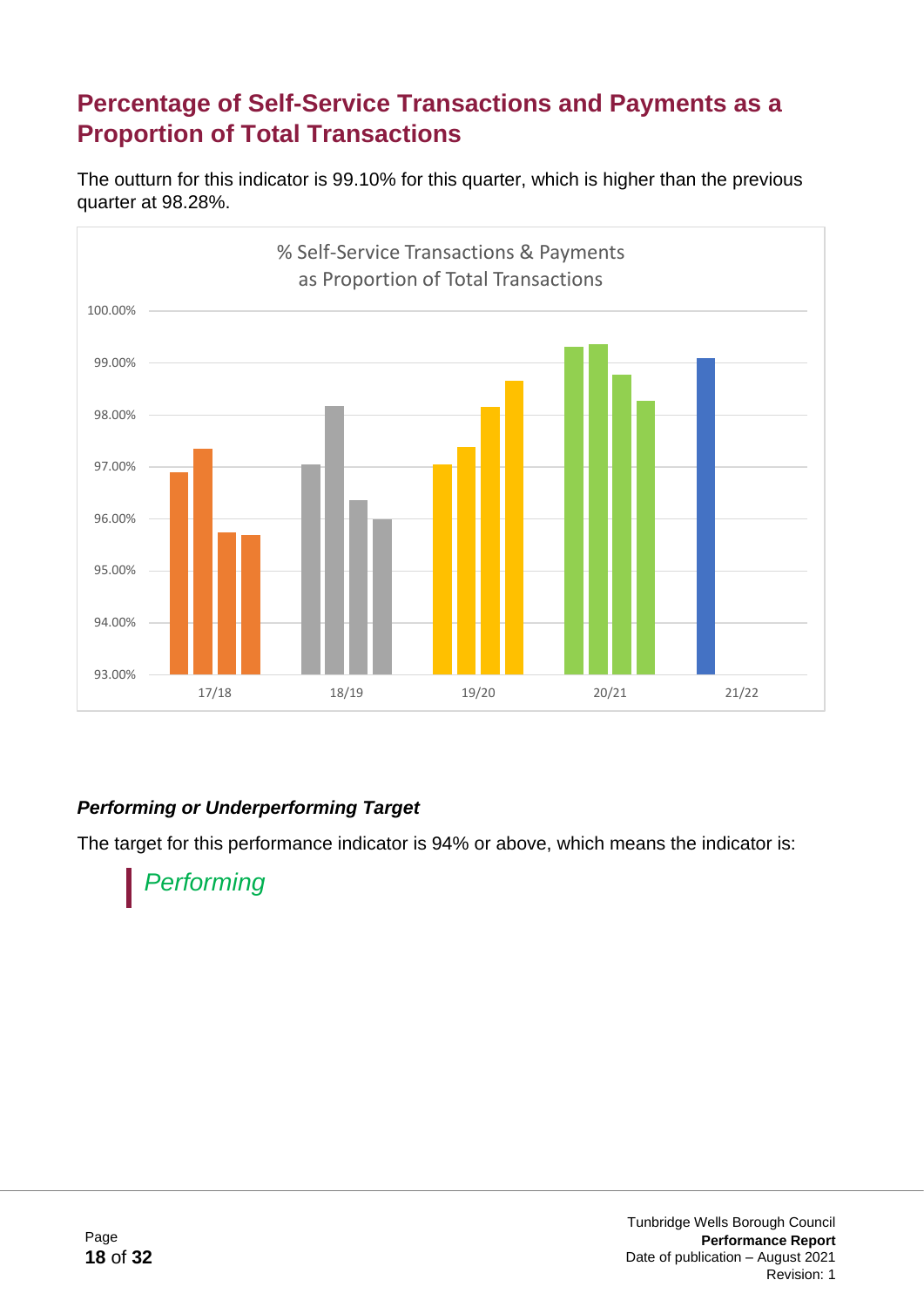## **Parking**

## **Number of Penalty Charge Notices Issued**

The outturn for this indicator is 8,396 for this quarter, which is higher than the previous quarter at 2,520.



#### *Performing or Underperforming Target*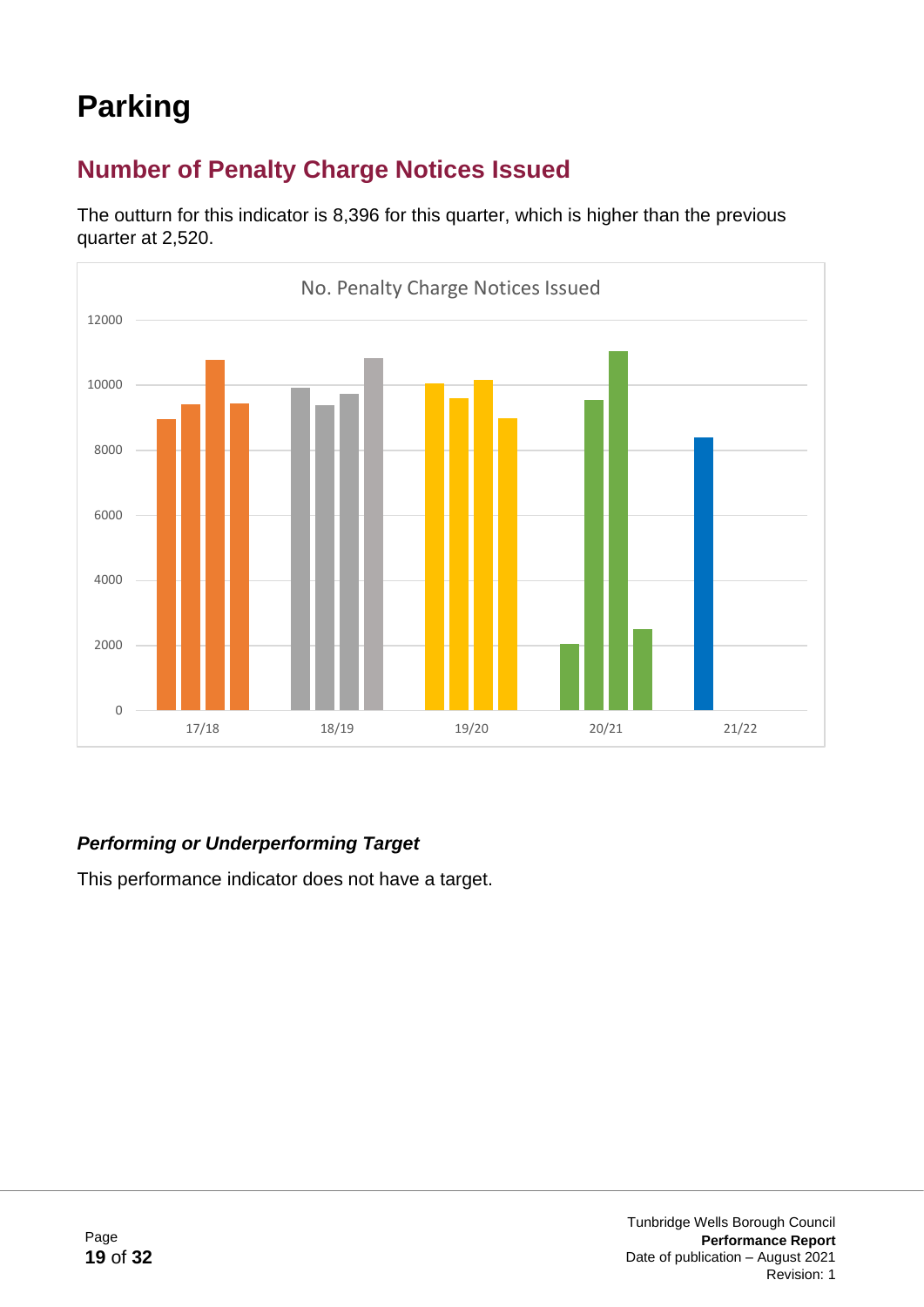## **Planning**

## **Processing Major Planning Applications with Extensions of Time**



The outturn for this indicator is 95% for this quarter, which is the lower than the previous quarter at 100%.

#### *Performing or Underperforming Target*

The target for this performance indicator is 80% or above, which means the indicator is:

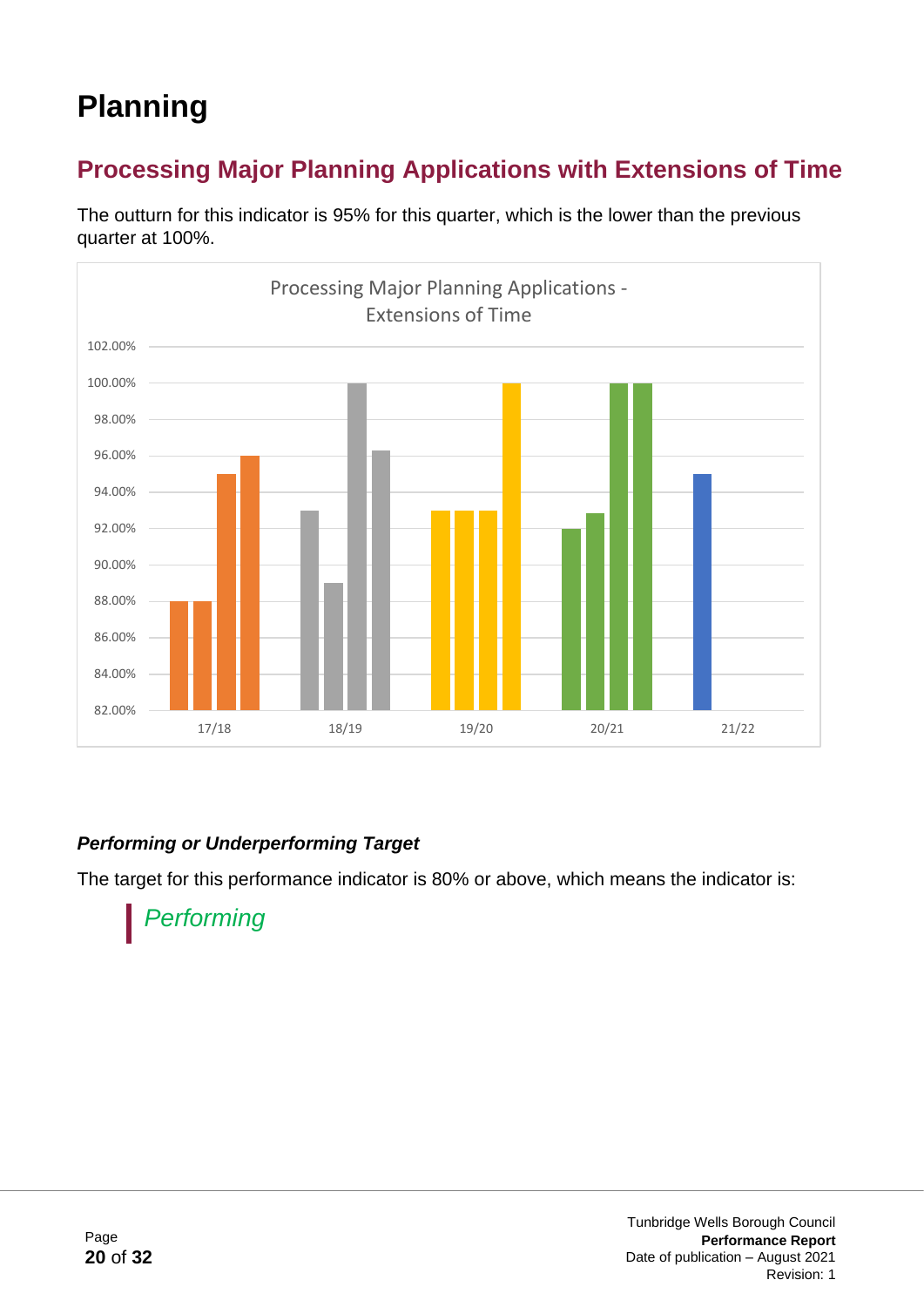## **Processing Minor Planning Applications with Extensions of Time**



The outturn for this indicator is 93% for this quarter, which is lower than the previous quarter at 97%.

#### *Performing or Underperforming Target*

The target for this performance indicator is 85% or above, which means the indicator is:



Tunbridge Wells Borough Council **Performance Report** Date of publication – August 2021 Revision: 1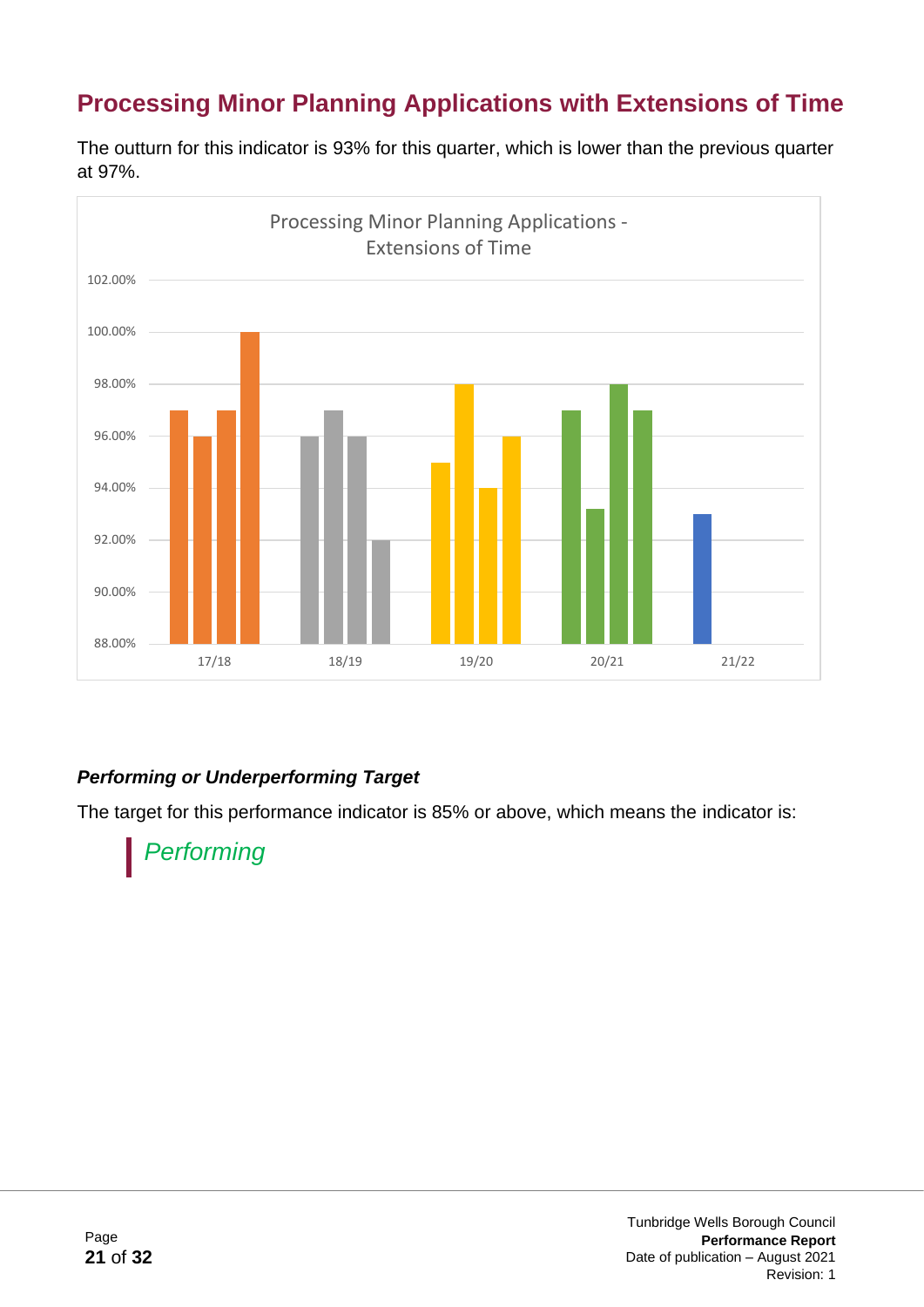## **Processing Other Planning Applications with Extensions of Time**



The outturn for this indicator is 98% for this quarter, which is higher than the previous quarter at 97%.

#### *Performing or Underperforming Target*

The target for this performance indicator is 93% or above, which means the indicator is:

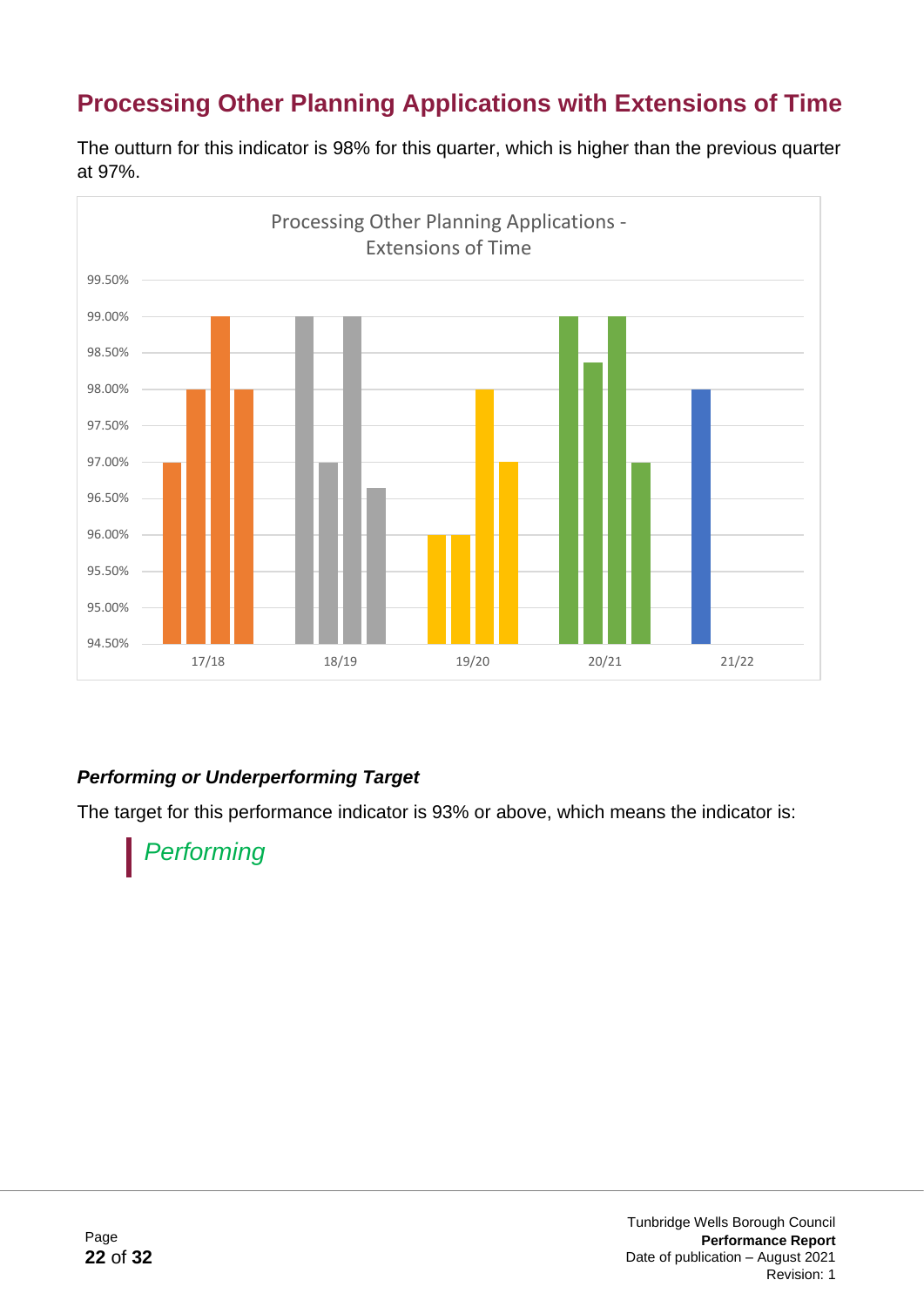## **Processing Major Planning Applications**

The outturn for this indicator is 70% for this quarter, which is higher than the previous quarter at 54%.



#### *Performing or Underperforming Target*

The target for this performance indicator is 65% or above, which means the indicator is:



Tunbridge Wells Borough Council **Performance Report** Date of publication – August 2021 Revision: 1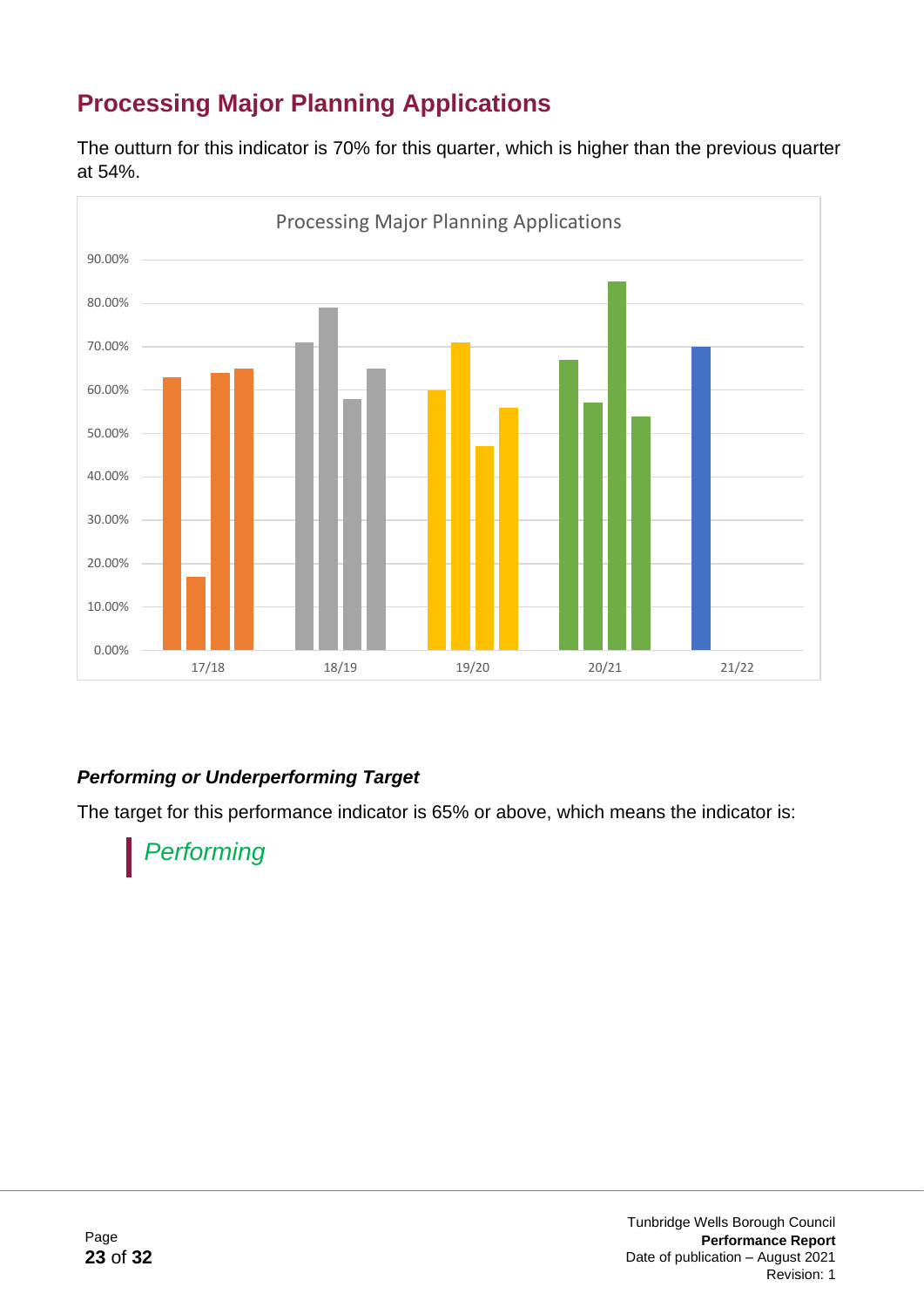## **Processing Minor Planning Applications**

The outturn for this indicator is 75% for this quarter, which is higher than the previous quarter at 63%.



#### *Performing or Underperforming Target*

The target for this performance indicator is 75% or above, which means the indicator is:



Tunbridge Wells Borough Council **Performance Report** Date of publication – August 2021 Revision: 1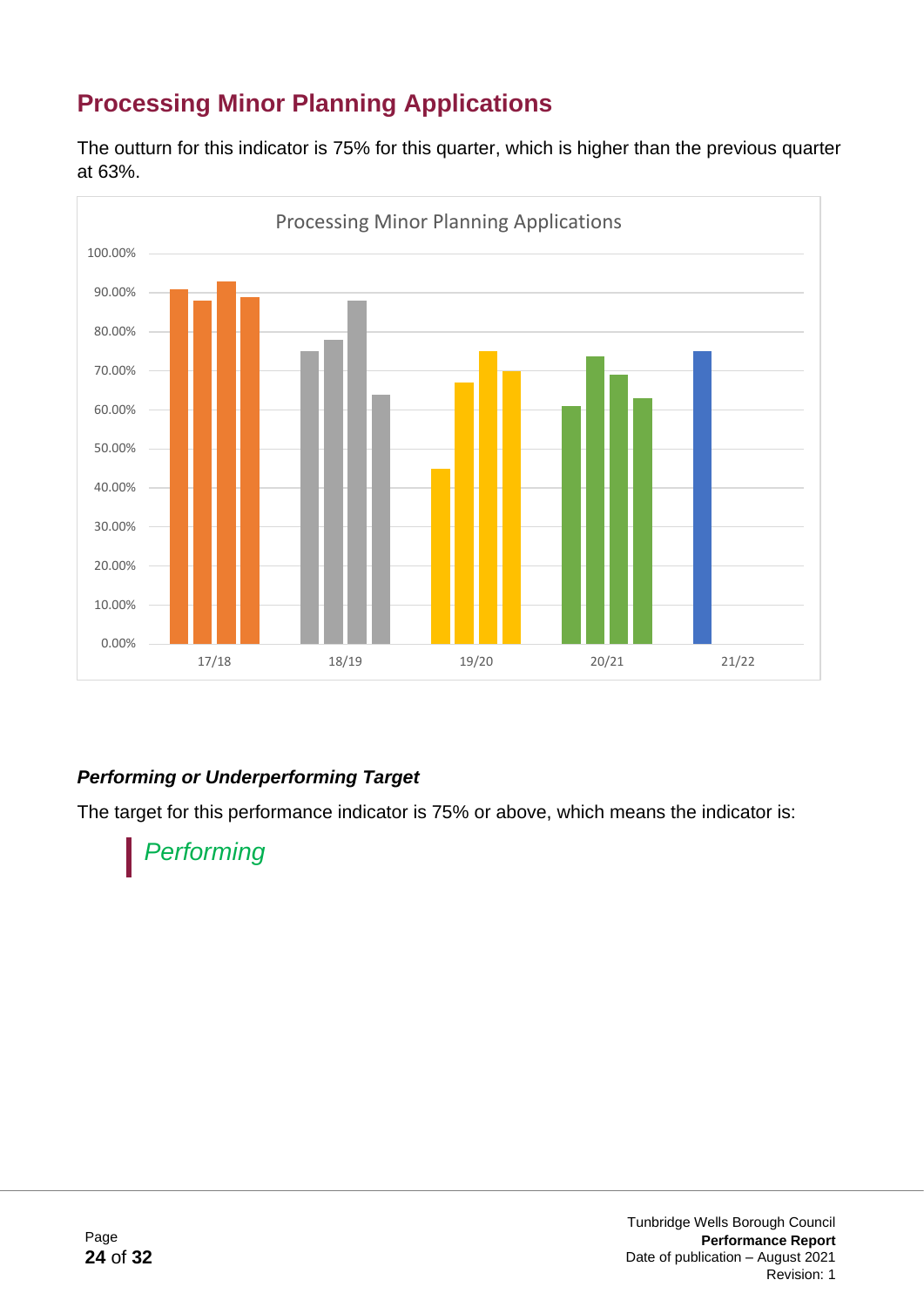## **Processing Other Planning Applications**

The outturn for this indicator is 80% for this quarter, which is higher than the previous quarter at 77%.



#### *Performing or Underperforming Target*

The target for this performance indicator is 88% or above, which means the indicator is:

*Underperforming*

NOTE: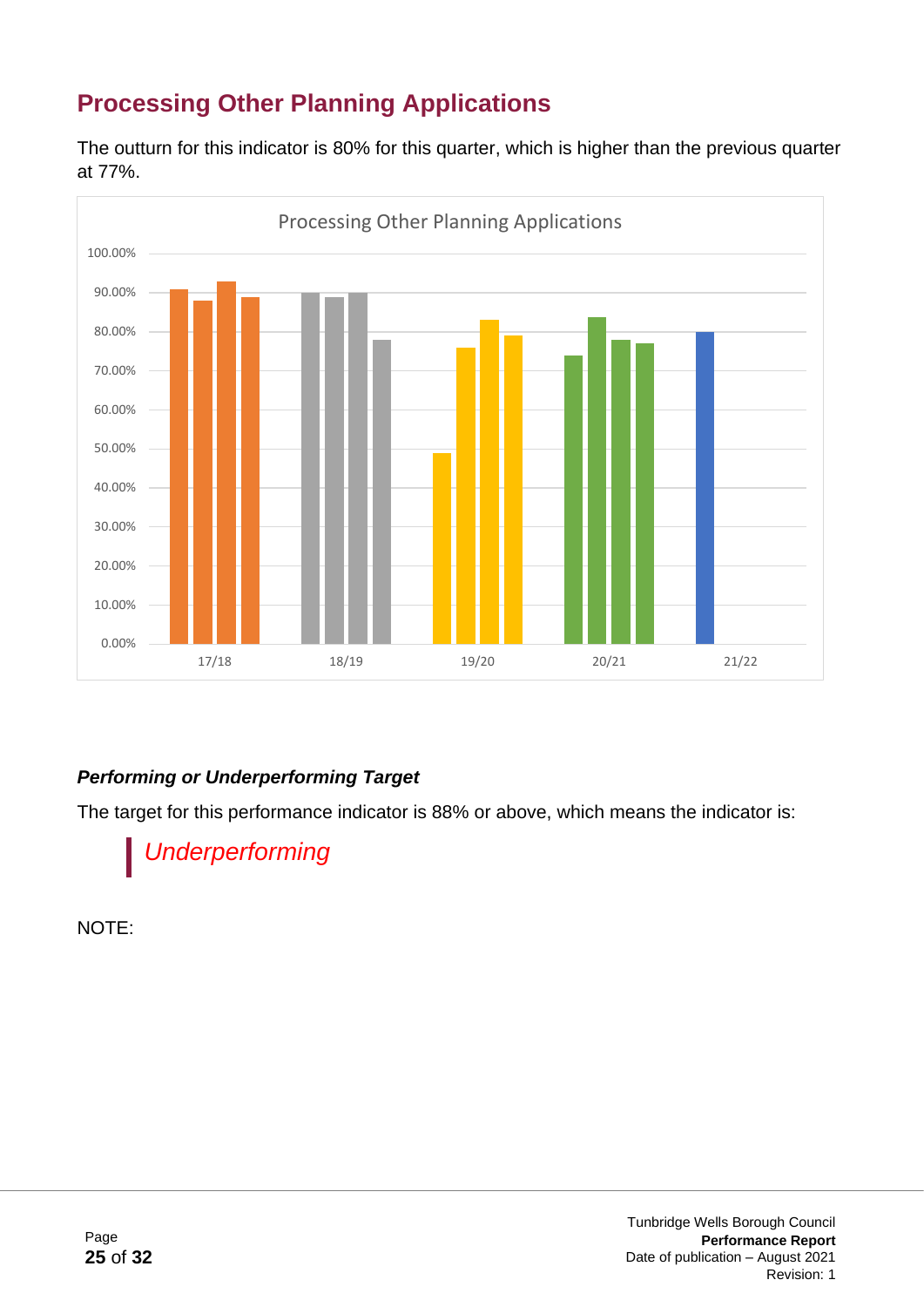## **Performance on Appeals - Majors**

The outturn for this indicator is 50% for this quarter, which is the same as the previous quarter at 50%.



#### *Performing or Underperforming Target*

The target for this performance indicator is 65% or above, which means the indicator is:

*Underperforming*

NOTE: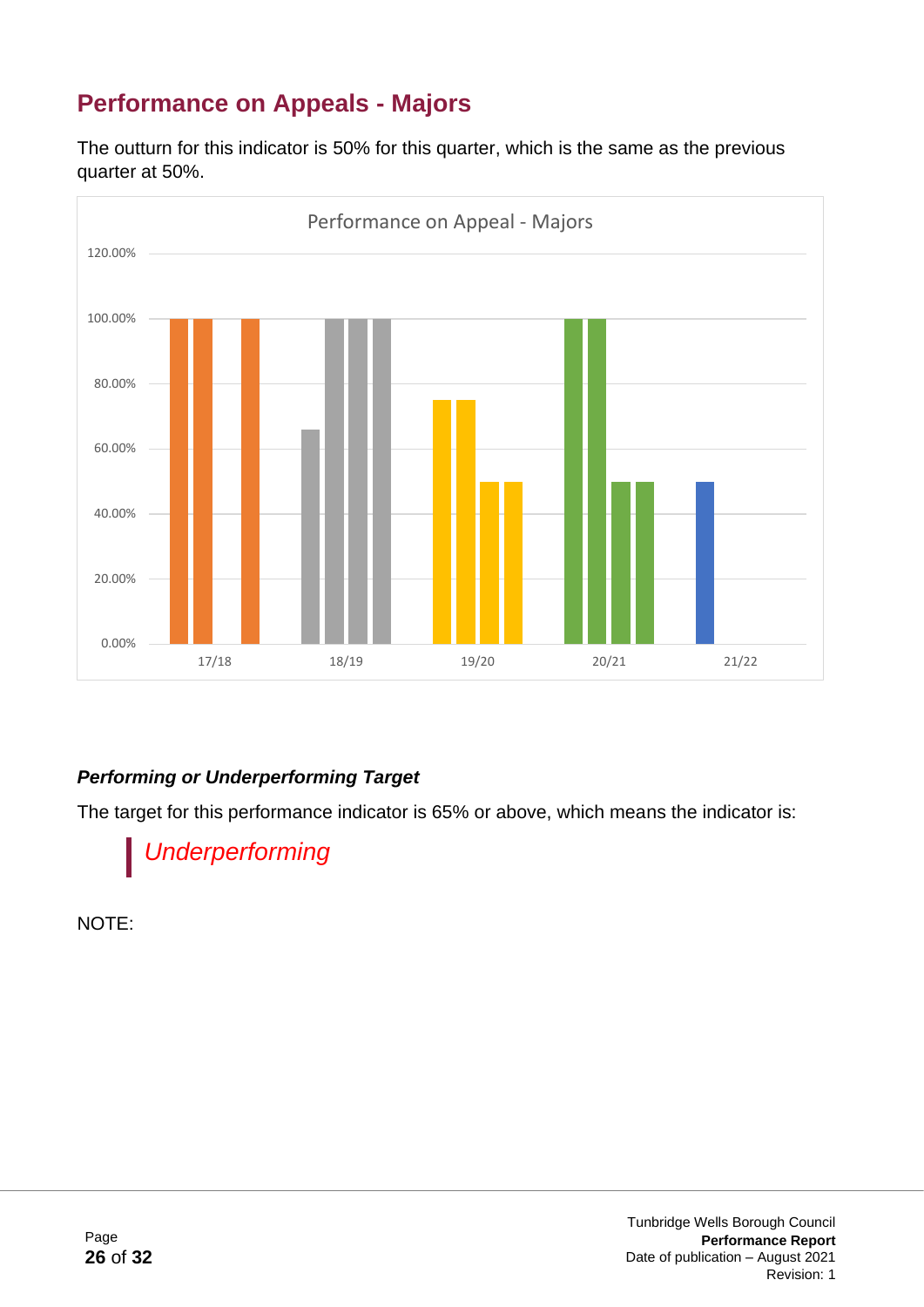## **Performance on Appeal - Minors**

The outturn for this indicator is 68% for this quarter, which is lower than the previous quarter at 86%.



#### *Performing or Underperforming Target*

The target for this performance indicator is 65% or above, which means the indicator is:

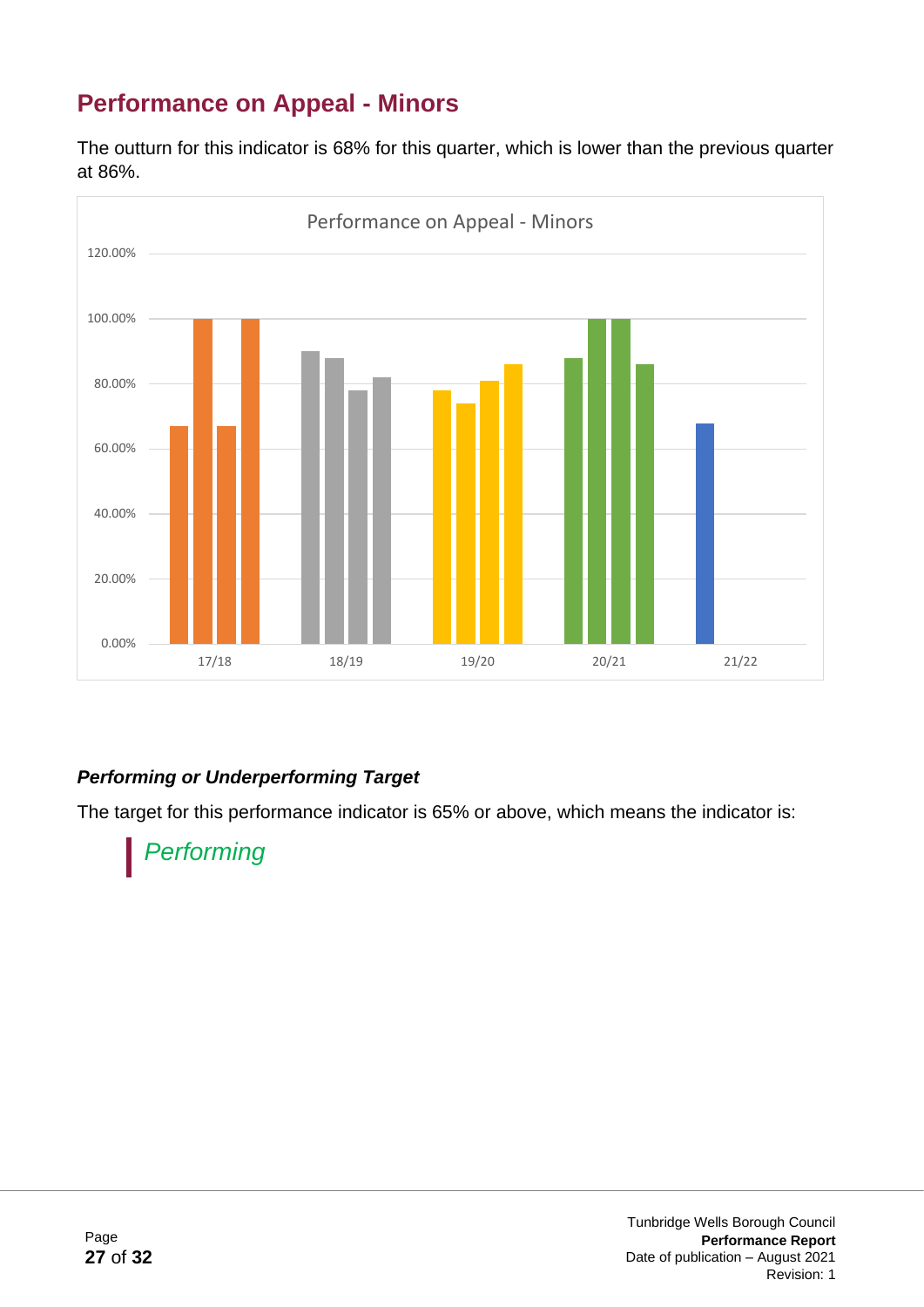## **Performance on Appeal - Others**

The outturn for this indicator is 69% for this quarter, which is lower than the previous quarter at 71%.



#### *Performing or Underperforming Target*

The target for this performance indicator is 65% or above, which means the indicator is:

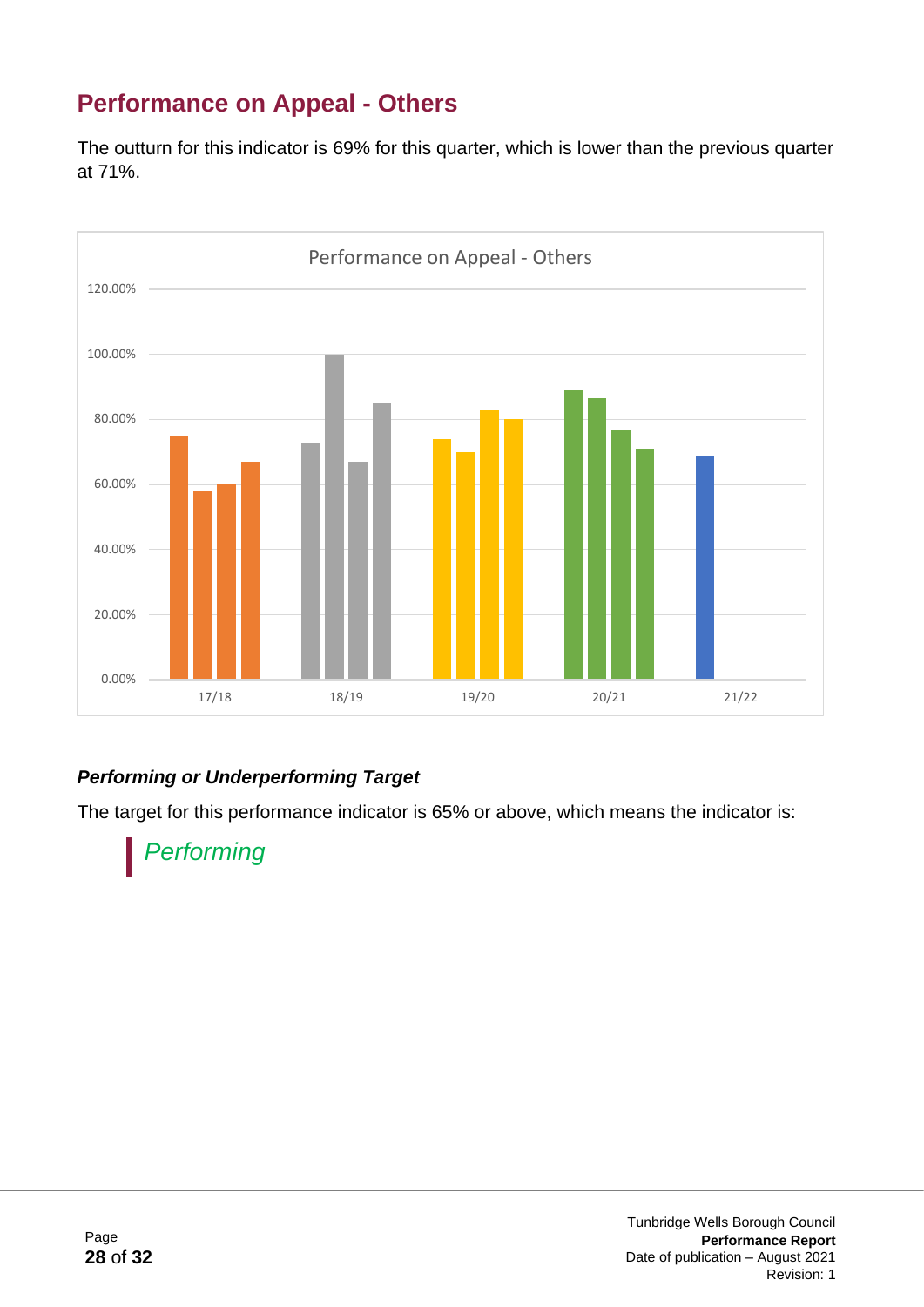## **Policy**

### **Residents in Receipt of Out of Work Benefits**

The percentage of residents in receipt of out of work benefits was 3.6% at the end of Q1, compared with 4.3% at the end of Q4. This is a snapshot figure for the last month in the quarter.



#### *Performing or Underperforming Target*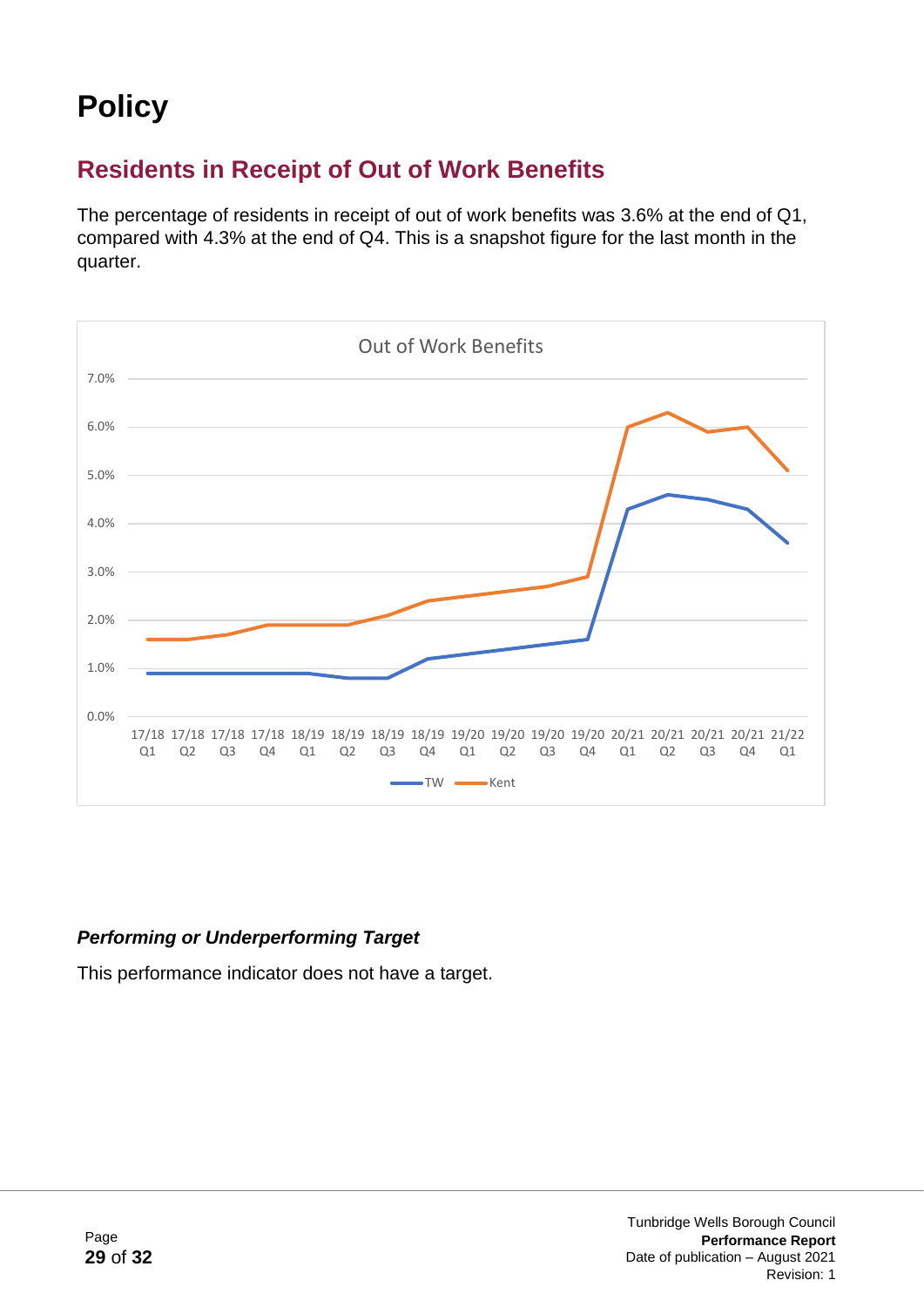## **Revenues and Benefits**

### **Time Taken to Process Benefits New Claims and Change Events**

The outturn for this indicator is for this quarter, which is than the previous quarter at .

#### *Performing or Underperforming Target*

The target for this performance indicator is 10 or under, which means the indicator is:

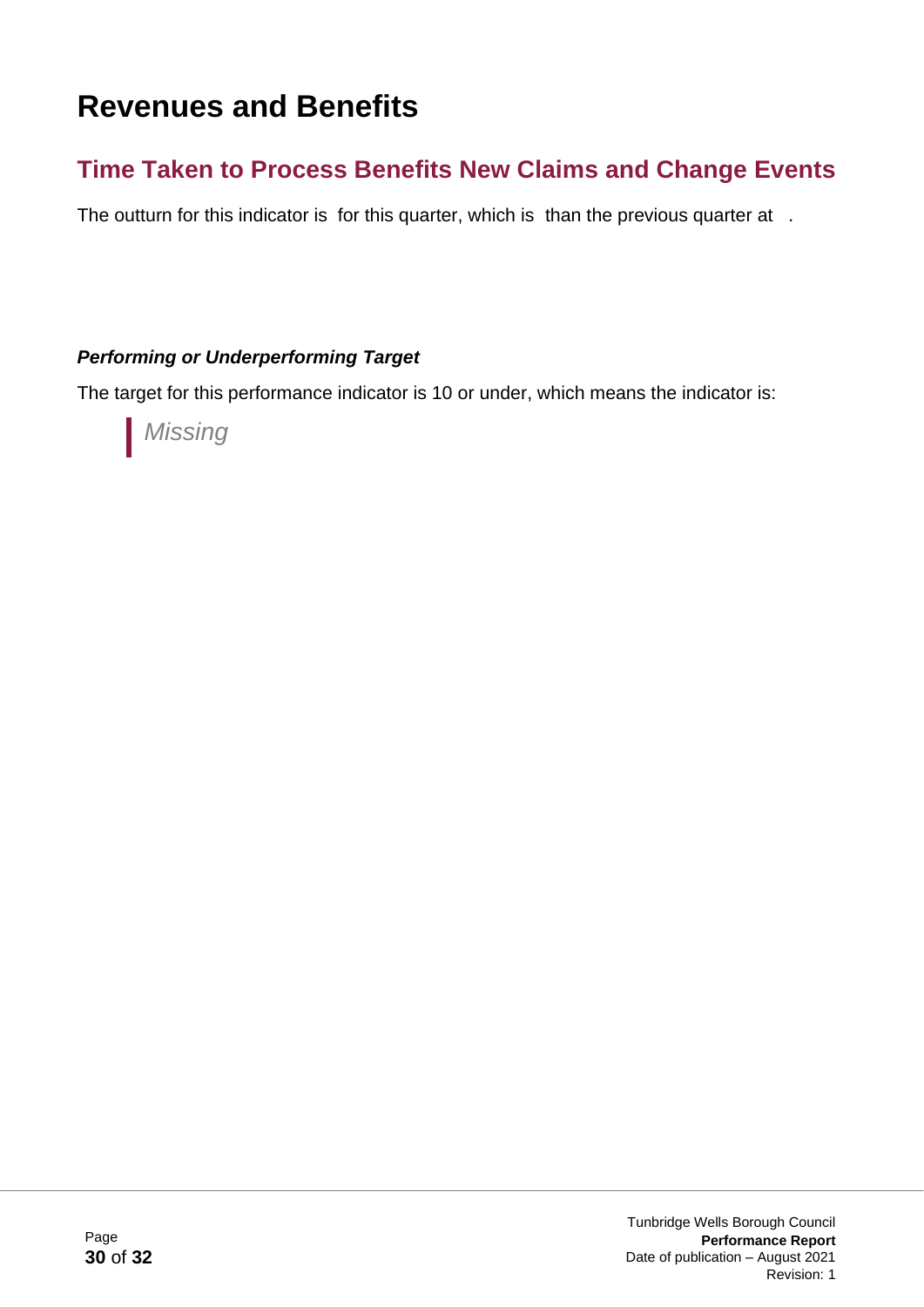## **Percentage of Council Tax Collected**

The outturn for this indicator is 28.88% for quarter one, which is higher than the previous year in the same quarter at 27.88%.



#### *Performing or Underperforming Target*

The target for this performance indicator is 27.88% or above, which means the indicator is: